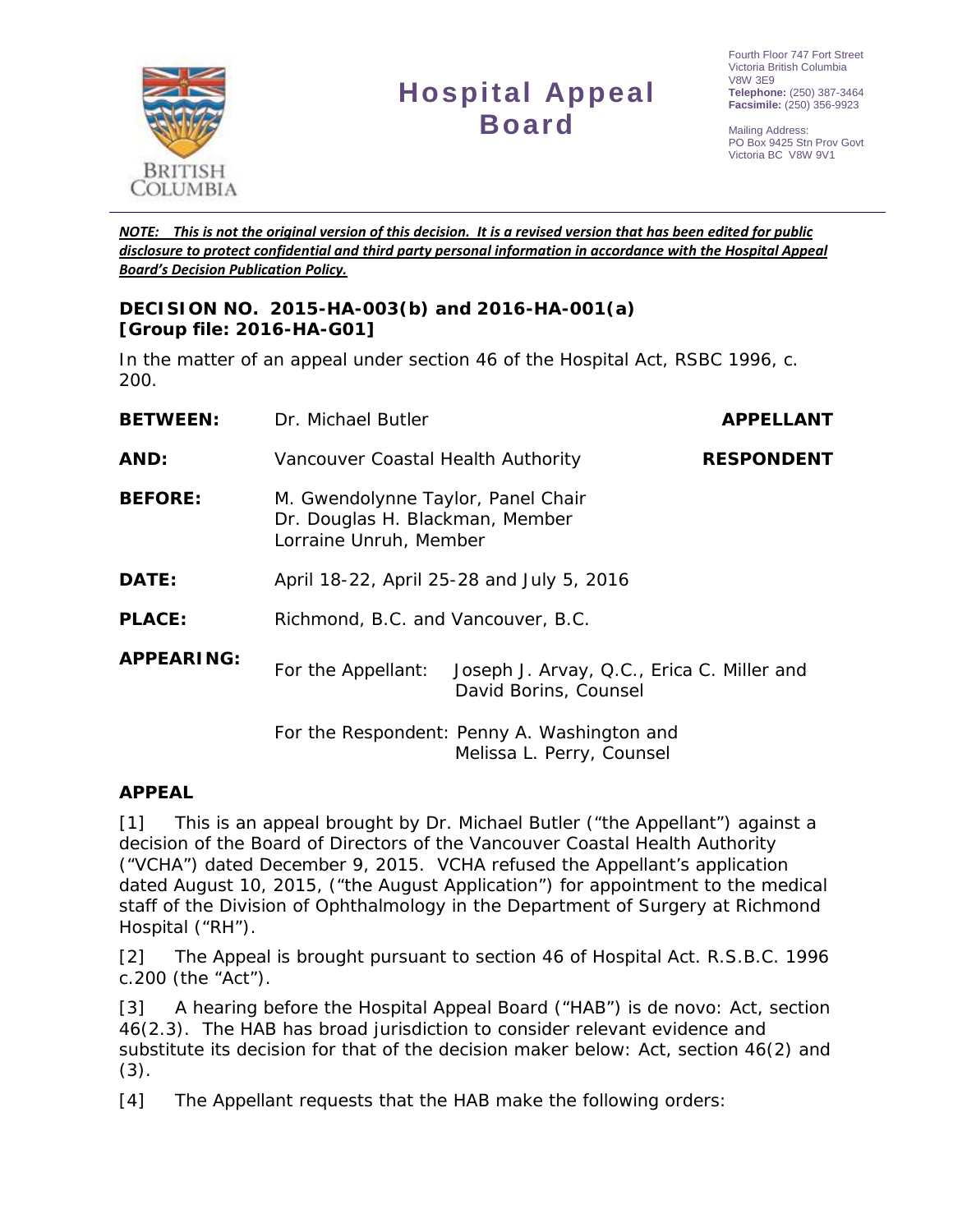a) reversing the December 9, 2015 Decision of the VCHA Board and substituting its own decision with respect to the August Application, appointing the Appellant to the medical staff at RH on appropriate terms;

b) that the Appellant be appointed to the VCHA-Richmond medical staff;

c) that the Appellant be provided with reasonable and equal access to the operating rooms ["OR"s] at RH and Mount St. Joseph's Hospital ["MSJ"]; and

d) such other terms as may be just and appropriate in the circumstances.

## **ISSUES**

[5] The issues to be determined in this appeal are whether there is a need in the community for an additional ophthalmologist surgeon at RH and, if yes, whether the Appellant should be granted privileges without a further search and selection process.

## **BACKGROUND**

[6] The Appellant is an ophthalmologist trained in Canada with certification by the Royal College of Physicians and Surgeons of Canada, with one additional year of fellowship training in vitreo-retinal surgery.

[7] VCHA is one of six regional health authorities in British Columbia. It is responsible for the delivery of health care services to residents in Vancouver, Vancouver's North Shore, Richmond, the Sea-to-Sky Highway, Sunshine Coast, Bella Bella, Bella Coola, the Central coast, and the surrounding areas. VCHA organizes its health services around three geographic communities of care: Coastal, Richmond and Vancouver. VCHA operates with approximately 14,300 staff and 2,100 physicians as members of its Medical Staff.

[8] Providence Health Care (PHC) operates health care facilities within VCHA's region. PHC is a partner and contracted service provider to VCHA.

[9] General ophthalmology services within VCHA are provided in each geographic community of care. There are four hospitals in the Vancouver Coastal Health region in which surgeons are granted privileges to perform ophthalmological procedures, including cataract surgery. One of the four hospitals, Mount St. Joseph's ("MSJ"), is owned and operated by PCH, not by VCHA.

[10] Sub-specialty ophthalmology services within VCHA, including retinal services, are provided at Vancouver General Hospital ("VGH") at the Eye Care Center. As of the hearing, VCHA did not have plans to expand surgical retinal services to RH.

[11] There are three ophthalmologists on the medical staff of the RH. Since 2000, all surgeons at RH, including the ophthalmologists, have been allocated Operating Room ("OR") time of a minimum of one half day per week, 2 days per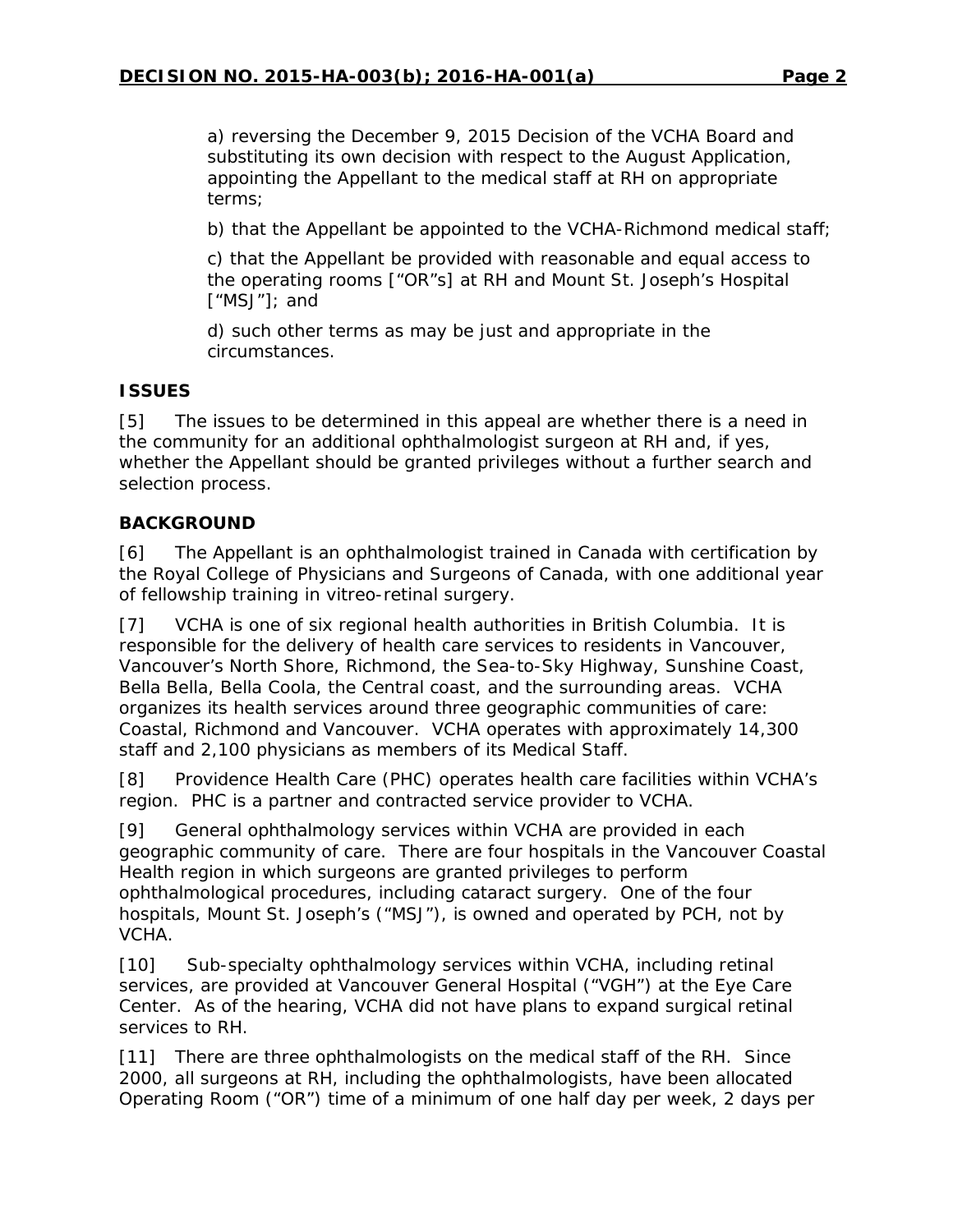month. There is also a pediatric ophthalmologist, Dr. R, who has active privileges at RH. The majority of her practice is at BC Children's Hospital although she occasionally uses an OR at RH.

[12] The three RH ophthalmologists provide care, including cataract surgery, to adult patients living in the Richmond community. There are six additional ophthalmologists who have offices in the Richmond area who do not perform surgery at RH.

[13] In 2012, RH entered into an agreement with MSJ/PHC whereby the ophthalmologists with privileges at RH were allocated OR time at MSJ. As a result, each ophthalmologist has a minimum of one day per month of OR time at RH and one day of OR time at MSJ.

[14] In 2012, the Department of Surgery and the Division of Ophthalmology at RH recommended creating an ophthalmology position with a specialty in retina. At the time, Dr. DB, the father of the Appellant, was the head of Surgery and Ophthalmology. The Administration of RH acted upon this recommendation by posting and advertising this position in May, 2012. Dr. Michael Butler, the Appellant, expressed interest and was invited to participate in an interview for this position on October 11, 2012.

[15] In September, 2012, the RH ophthalmology/retina posting came to the attention of the VCHA Regional Department of Ophthalmology, Retina Surgery Division Health, and the Vice President of Medicine. The Vice President of Medicine advised RH Administration they could not provide surgical retina services because the regional retina services were centralized at the Eye Care Centre at VGH. The advertised posting was subsequently cancelled as of October 18, 2012. On November 26, 2012, the Appellant was formally advised the posting was cancelled.

[16] In the spring of 2013, the Appellant submitted an application pursuant to Article 6.6.1 of the Medical Staff Bylaws for locum tenens privileges to act as a locum for Dr. H, a RH staff ophthalmologist, who was on a temporary medical leave of absence. This was granted and was effective in June 2013.

[17] Hospital privileges are granted to locum Medical Staff only for the purpose of permitting them to admit patients, write orders and provide treatment including surgical treatment to the patients of the physician the locum is replacing.

[18] On May 20, 2013, the Appellant signed an agreement to assume responsibility for Dr. H's office staff and patient files and to pay for the office and diagnostic equipment in Dr. H's Vancouver and Richmond offices. Dr. H sent out letters to his referral sources identifying the Appellant as a "more permanent solution" for his practice. At the hearing, VCHA told the Panel that RH was unaware of these arrangements at the time, and throughout the Appellant's locum.

[19] Dr. H's medical leave of absence continued for over two years and the Appellant's locum tenens privileges at RH were renewed in July 2014, and July 2015, each time for one year. The Appellant acted as Dr. H's locum tenens from June 2013 to December 2015.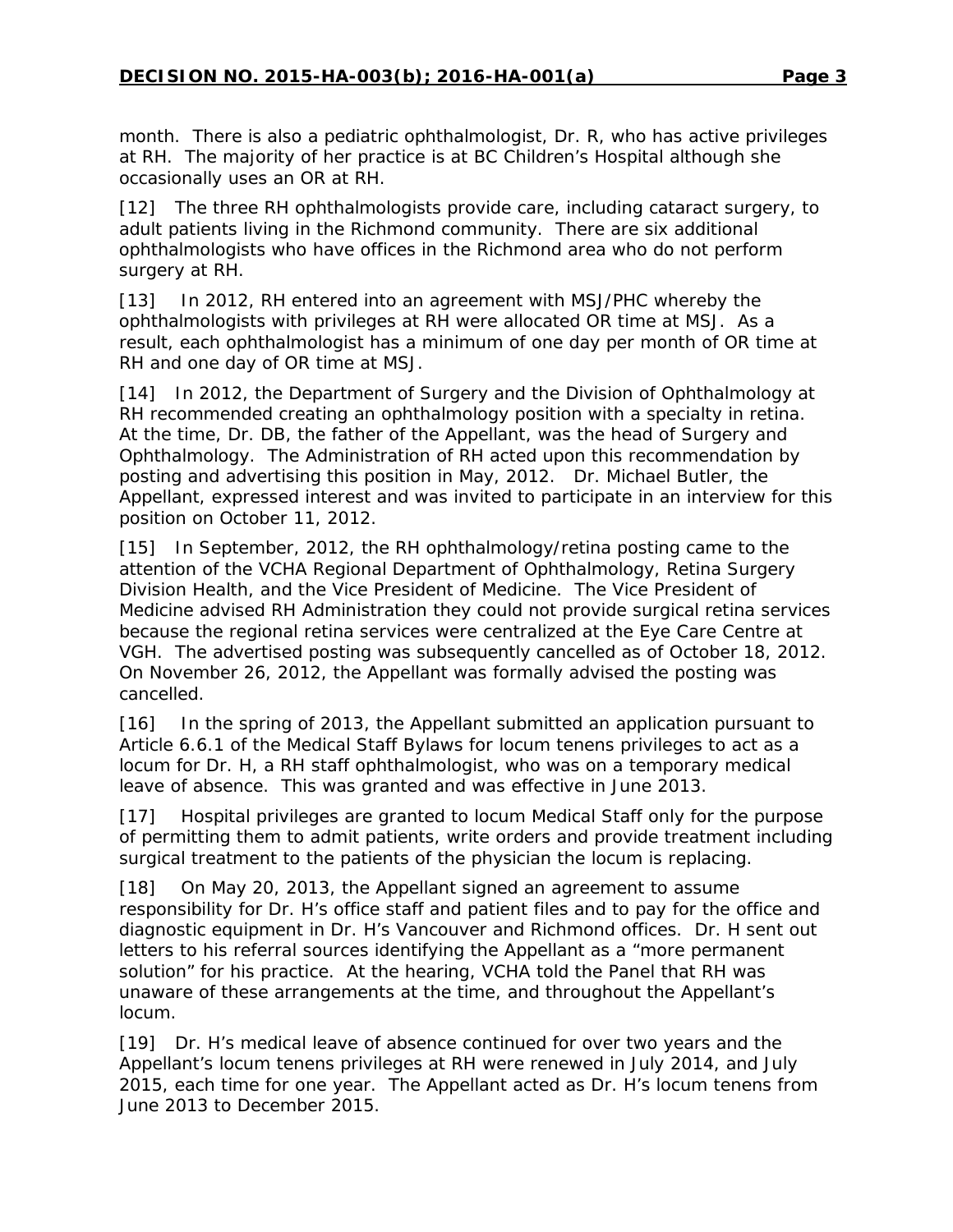[20] With the locum privileges, the Appellant was granted the same surgical time as the other two Ophthalmologists and was required to fulfill the on-call responsibility as was previously assigned to Dr. H.

[21] Dr. H was advised by the RH Senior Medical Director that if his absence became permanent there would be a search and selection process to fill the vacancy and the current locum would not be automatically granted the position.

[22] The VCHA Medical Staff Rules (June 7, 2011), 6.7.5, states: "The granting of a locum tenens appointment provides no preferential access to an active, provisional, or other appointment at some later time."

[23] In May, 2014 Dr. H formally retired from his practice. Medical Administration sought input from Dr. RT and Dr. DB, the 2 remaining members of the Division of Ophthalmology at RH, regarding the vacancy. Input was also sought from optometrists and general practitioners, the Department of Family Practice and the Emergency Department regarding the ophthalmology vacancy. The general consensus was a need for a general ophthalmologist who would meet the ophthalmological needs of the community, not just perform cataract surgery. VCHA advertised for a permanent comprehensive ophthalmologist at RH in October, 2014.

[24] Pursuant to the RH policy, a search and selection process was undertaken and twenty six candidates submitted expressions of interest. The Appellant was one of the candidates, having submitted his letter of interest and resume dated December 9, 2014. The Selection Committee for Ophthalmology assessed the candidates for interviews using the following criteria: eligible for full licensure with the BC College; residency completed before June 2015; Richmond to be their primary location of practice; have sub-specialty training needed in Richmond; evidence of being a team player, good communicator and desire to contribute to the hospital; CV allows initial assessment of candidate; and not currently have a practice elsewhere in the lower mainland. If a candidate had current locum privileges it increased their ranking in the initial process.

[25] The Selection Committee identified four candidates for interviews, one of whom was the Appellant. The VCHA Regional Head for Ophthalmology, Dr. DM, and the RH Division Head for Ophthalmology, Dr. RT, who were involved in the initial screening on the Selection Committee agreed they would not participate with the final four interviews to ensure fairness in the selection process by obviating any perceived conflict of interest.

[26] The interview panel included a family physician, an anesthetist, the Senior Medical Director, an emergency physician, the Head of the Department of Surgery, and the interim Director Surgery and Medical Administration. The four candidates were interviewed on March 12, 2015.

[27] The Selection Committee identified two candidates, the Appellant and Dr. T, and agreed to check their references and to seek clarity on their commitment to working in Richmond.

[28] On April 13, 2015 the Selection Committee met, absent the two ophthalmologists who recused themselves, and determined Dr. T should be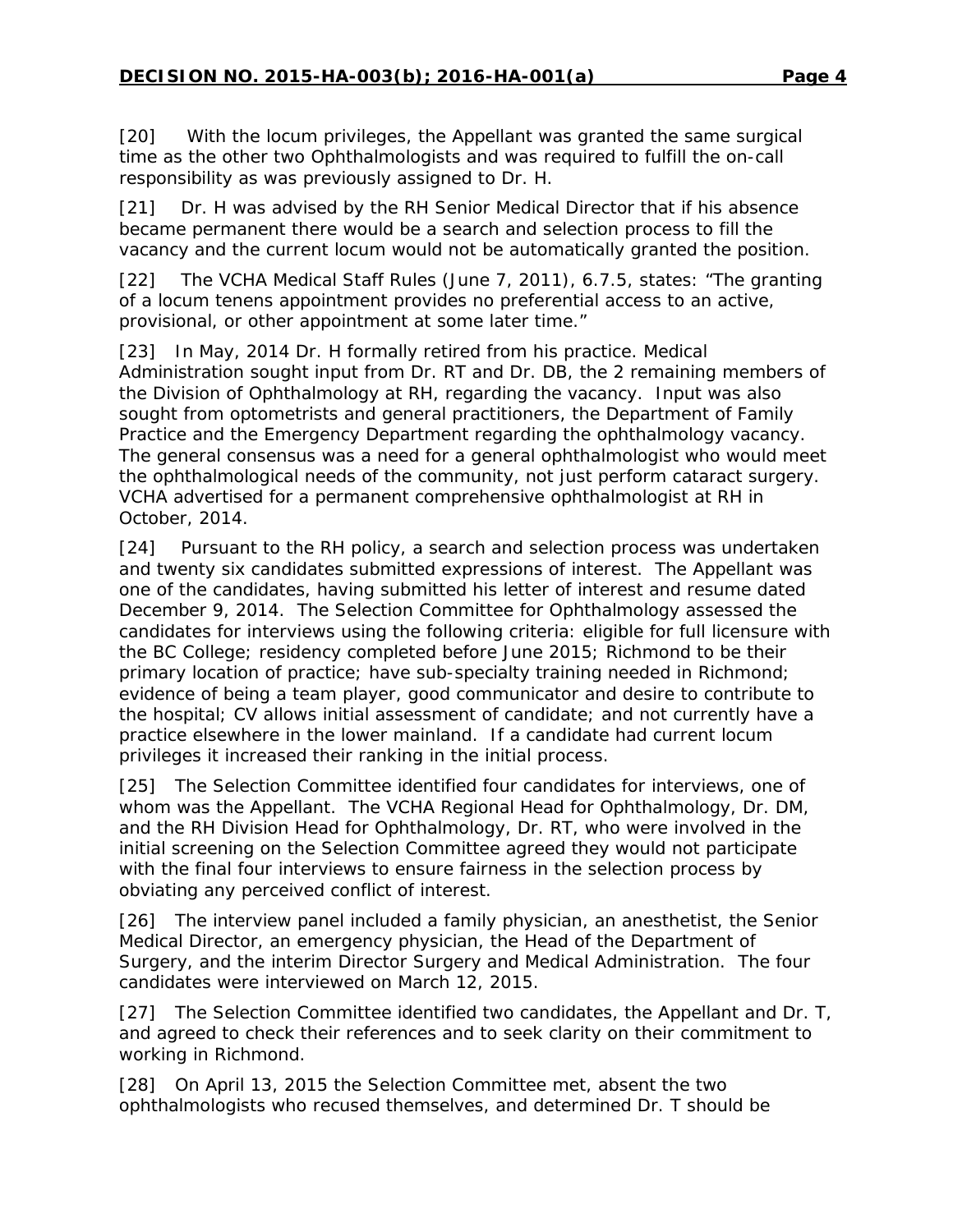offered the position based on her interview, her references and her commitment to a full time practice in Richmond.

[29] The Selection Committee's recommendation was taken to the Department of Surgery meeting on April 14, 2015. At the Department of Surgery meeting, the two staff ophthalmologists abstained from voting. The Selection Committee's recommendation to appoint Dr. T passed in a motion and was then forwarded on to the Area Medical Advisory Committee for approval.

[30] On April 14, 2015 the Senior Medical Director notified the Appellant via telephone that he was not the successful candidate; this was confirmed in writing in a letter dated April 29, 2015 written by the Chief of Surgery. At this time the Appellant was also notified that his appointment to the locum medical staff would end in July, 2016, and that his access to OR time and the on-call schedule requirement as locum for Dr. H would end when Dr. T's application was approved by the VCHA Board. The VCHA Board ultimately approved Dr. T's appointment on October 7, 2015.

[31] The Appellant continued to book patients for cataract surgery after April 14, 2015; in October 2015, he started to formally notify his patients and referral sources that he no longer had access to OR time at RH. As of the HAB hearing, the Appellant continued to maintain a personal surgical wait list at his office.

[32] As of July 23, 2015, the Ministry of Health increased the target wait time for patients with cataracts with functional impairment from 16 to 26 weeks.

[33] On August 10, 2015, the Appellant submitted an unsolicited application for appointment to the medical staff at RH.

[34] Following the Appellant's August 2015 application, Dr. P as the Department Head for Surgery sought to determine the need for a fourth ophthalmologist and the impact of such an appointment on the other surgical services at Richmond Hospital. He requested input from Dr. DM, Regional Site Head of Ophthalmology for PHC and VCHA; Dr. RT, RH Division Head for Ophthalmology; and Ms. CW, the Interim Director, Surgical and Medical Administration.

[35] Dr. DM provided his response to Dr. P by letter dated September 1, 2015, that data from the Ministry of Health show that "Vancouver Coastal has the shortest provincial wait lists" and that "within Vancouver Coastal, Richmond patients have the best access to cataract surgical care under the current surgical resource distribution." He concluded "[t]here is no evidence to support supplemental surgical staff in Richmond."

[36] In a letter dated September 4, 2015, Dr. DM also responded to a request from Dr. W, Senior Medical Director, regarding the need for surgical retinal services in Richmond Hospital:

> Surgical retinal services in BC are typically provided by a unified service at a designated site in each health authority (Kamloops for IHA, Victoria for VIHA, Vancouver for VCH, Prince George for NHA, Surrey for FHA). Comprehensive retina sub-specialty care in Vancouver Coastal is currently served by six surgeons working out of Vancouver General Hospital. These individuals have surgical time at Vancouver General and Mount St. Joseph's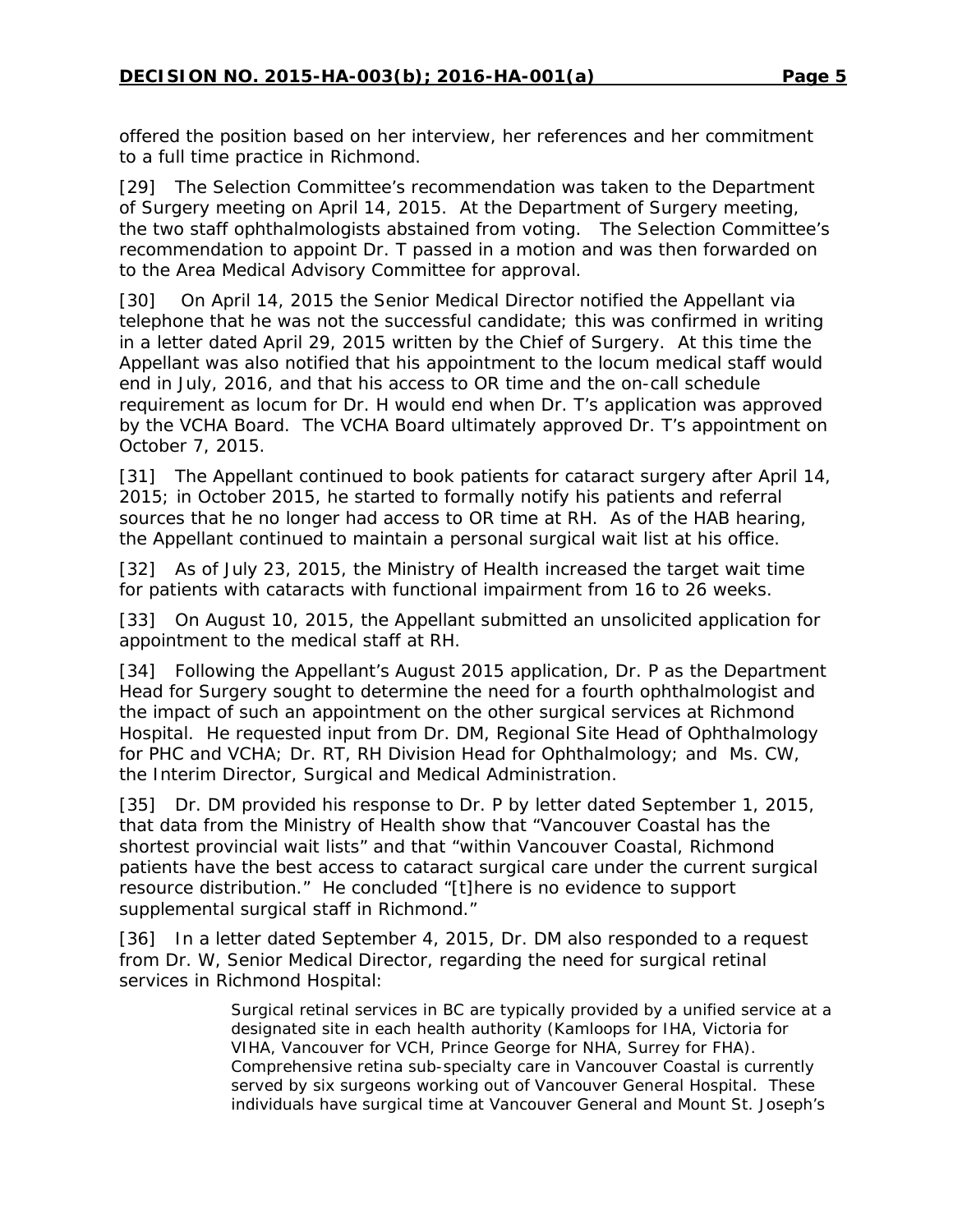Hospital. There is no wait list for emergent, urgent or elective retina patients to access care via this group. In addition, there are four other medical retina specialists working in Vancouver who provide care for Richmond patients. This model has delivered timely and quality service to the Richmond patient population for over 40 years.

Over the past 16 years, as a retina specialist providing care to Richmond patients, retina division head for VCH, ophthalmology site head at VGH, and regional head for ophthalmology, I have yet to hear of any access concerns for retina patients from Richmond. Based on this information, I do not believe there is any need for resources to be directed towards the development of a medical or surgical retina sub-specialty service in Richmond.

[37] Dr. RT wrote to Dr. P "to confirm the facts stated by the regional head of ophthalmology" [Dr. DM], referenced above. He also commented, "We do not have the necessary diagnostic or surgical equipment to provide any retinal surgery and have excellent access to specialized retinal services in Vancouver so there is no requirement for a retinal ophthalmologist."

[38] Ms. CW confirmed in her letter to Dr. P dated September 30, 2015 that "[b]ased on current OR allocation methodology, the total number of surgical patients currently waiting for cataract surgery does not exceed the surgical capacity of the existing three surgeons." She went on to point out that "80% of patients at Richmond Hospital (year to date Apr 1-Sept 10) have received their surgery within the more aggressive 16 week target. With the target now extended to 26 weeks, we have no concerns regarding the ability of the present complement of three surgeons to meet this requirement."

[39] In a subsequent letter to Dr. P dated October 15, 2015 Ms. CW stated that "the addition of another ophthalmologist would negatively impact other surgical services within Richmond Hospital." She also stated that "… patients waiting for certain types of orthopedic surgery (hip and knee replacement in particular), general surgery and plastic surgery are waiting beyond targets." She concluded, "… [b]ased on the data, RH would not be able to support an expansion of the Division of Ophthalmology without negatively impacting patients on other surgical services."

[40] On December 18, 2015, the Appellant was notified in a letter from the Chair of the VCHA Board that his August, 2015 application was rejected by the Board at its meeting of December 9, 2015. The following reasons for the rejection were identified in the letter:

- a) there is no present vacancy in the Division of Ophthalmology at RH,
- b) there was no identified need for an additional ophthalmologist at RH,
- c) there is no identified need for a medical or surgical retina subspecialty service in VCHA in Richmond.

[41] Due to unforeseen delays, Dr. T was unable to open her office practice in Richmond until January, 2016. Because of the delay, the Appellant continued to use OR time offered to him during November and December 2015. As of January 2016, Dr. T was assigned her scheduled OR time of 2 days a month and began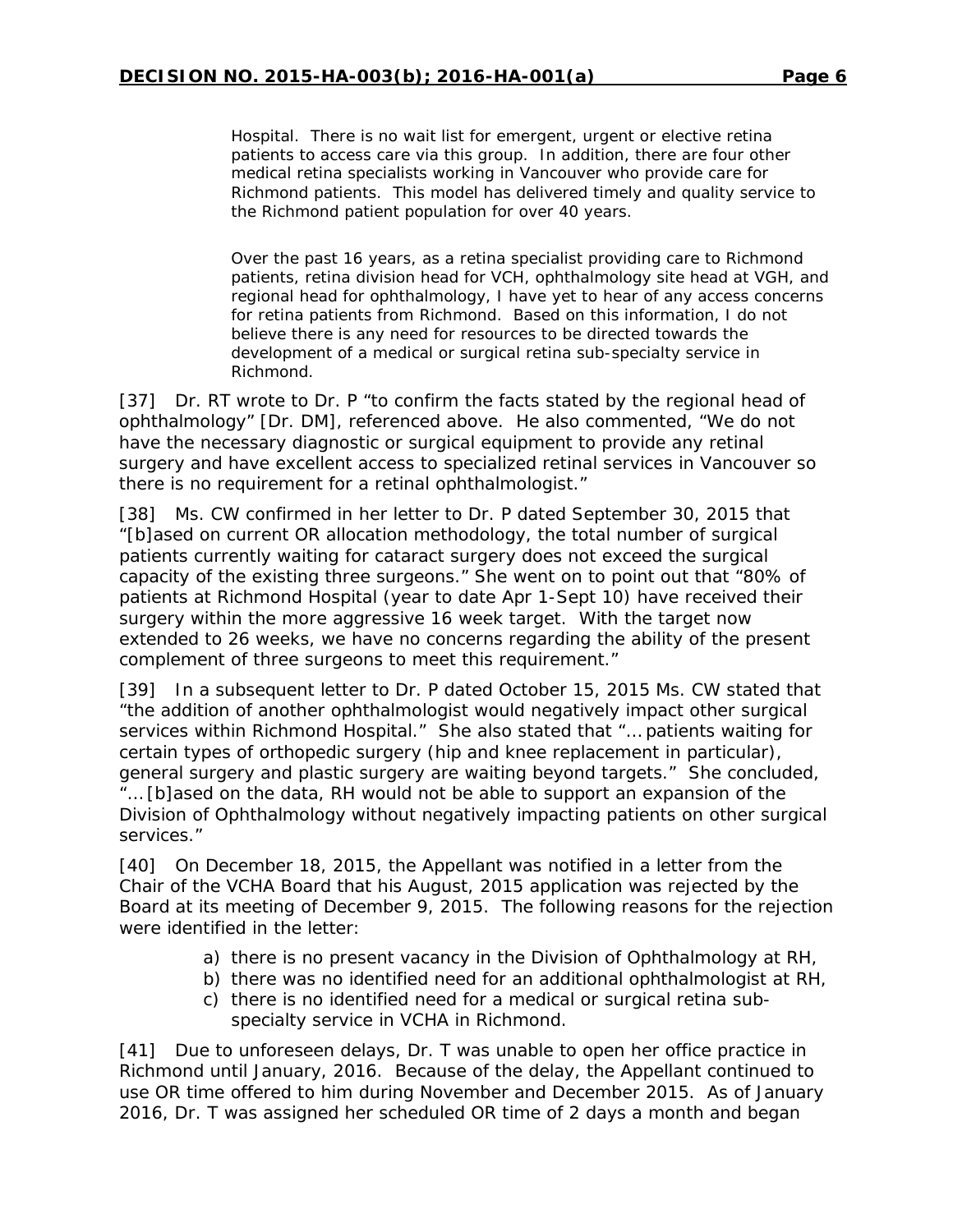participating in the on-call schedule. As of the HAB hearing, Dr. T did not have a wait list for cataract surgery.

## **NOTICES OF APPEAL**

[42] On September 23, 2015, the Appellant filed an appeal to the HAB against the Board of Directors of VCHA for failure to consider and decide his application of December 9, 2014; and an appeal against the decision of a board of management of VCHA to refuse his application of December 9, 2014. The appeal also included requested relief regarding the Appellant's August 10, 2015 application. A preliminary application regarding summary dismissal of this appeal was heard by the HAB Chair by written submissions in November 2015; the Chair issued a written decision dated December 9, 2015 [Decision No. 2015-HA-003(a)], dismissing those aspects of the Notice of Appeal in regard to the August 10, 2015 application for privileges as premature and deferring a determination of the other issues to the panel hearing the appeal on its merits.

[43] On January 19, 2016, the Appellant filed an appeal to the HAB against the December 9, 2015 decision of the Board of Directors of VCHA, requesting that it be heard together with the earlier appeal.

[44] Although both appeals were joined and scheduled to be heard together, the Appellant advised at the hearing that he was not pursuing the September 23, 2015 appeal and accordingly, it is hereby dismissed pursuant to section 17(1) of the *Administrative Tribunals Act*. Therefore, in this decision, the Panel has not provided details of that initial appeal. However, we refer to the process undertaken to fill the vacancy in the Division of Ophthalmology following Dr. H's retirement and the hiring, to the extent it is relevant to the issues raised in the second appeal.

# **SUMMARY OF THE POSITIONS OF THE PARTIES**

## *The Appellant*

[45] The Appellant submitted that the evidence demonstrates a clear need for an additional ophthalmologist at RH and that the HAB should appoint him to the active medical staff at RH with a full allocation of OR time as a member of the Division of Ophthalmology. As alternatives, if the HAB finds that such an appointment would adversely impact resources at RH, the Appellant submitted the HAB could

- a) appoint him to the medical staff at RH and have the OR time for all members of the Division reduced on a *pro rata* basis;
- b) if Dr. DB gives up his active medical privileges at RH within 60 days of the HAB decision, appoint the Appellant to the active medical staff at RH with a full allocation of OR time as a member of the Division of Ophthalmology; or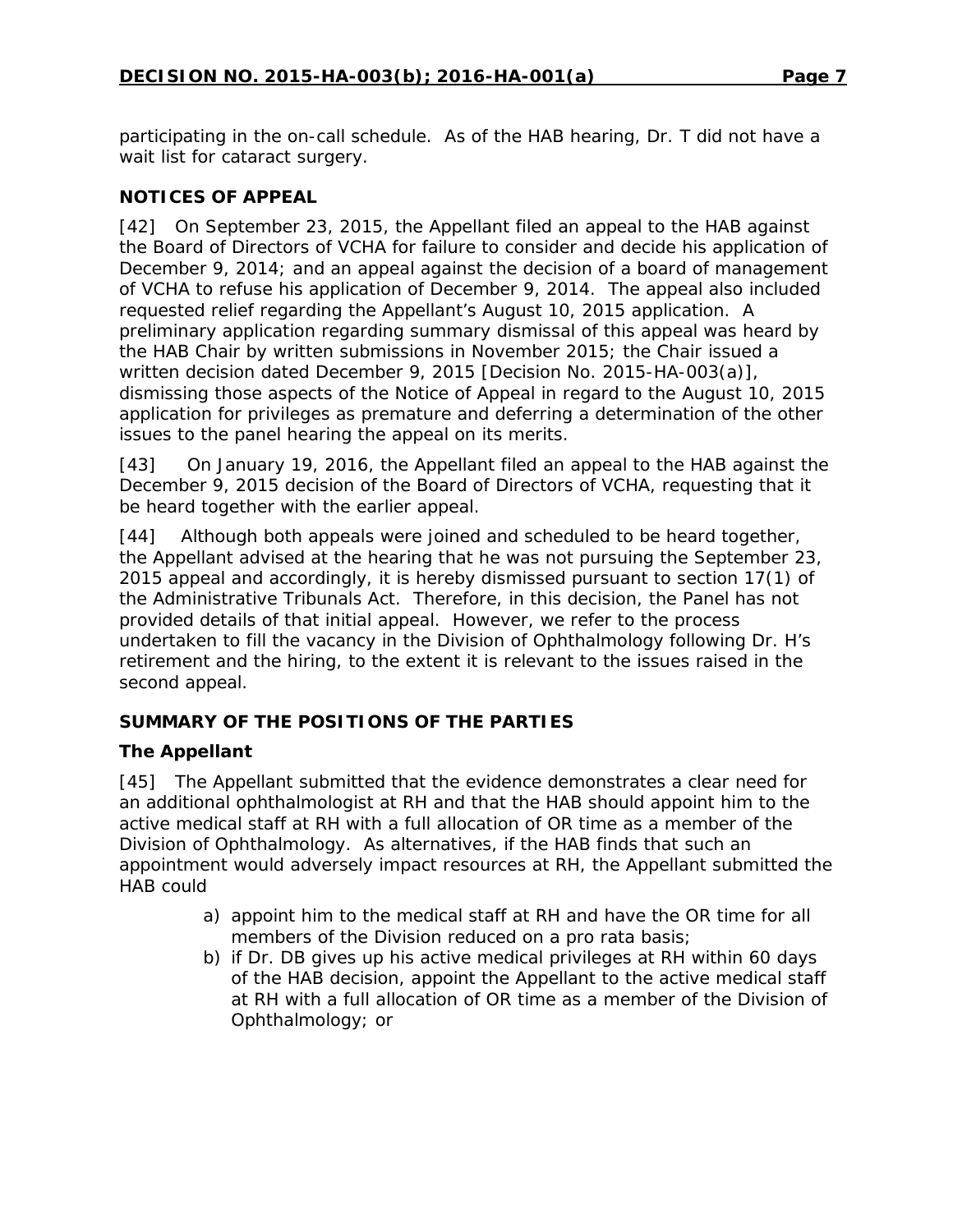c) appoint him to the medical staff at RH with an allocation of OR time that is less than two full days per month, taken from flex time.<sup>[1](#page-7-0)</sup>

[46] The Appellant submitted that the Respondent's assessment of 'need' by looking at the waitlists and the impact on other services is insufficient and that the HAB must consider other relevant factors, as discussed by the HAB in the most recent decision, *Walker v. Fraser Health Authority*, [2](#page-7-1) "in the context of the obligation of the [VCHA] to provide efficient, high quality and cost effective care to all the residents of its region" (para 15). The factors listed at para 13 of the *Walker* case, which that Panel agreed were useful in determining need, are:

- a. A sub-specialization or unique skill set: *Dr. Braun v. Surrey Memorial Hospital*, Medical Appeal Board, (January 23, 1989), page 14;
- b. Man power plans: *Dr. Fox v. Kelowna General Hospital*, Hospital Appeal Board, (July 18, 1997), page 12;
- c. Letters of support from physicians in the community: *Dr. Donna Cuthbert v. Royal Jubilee Hospital*, Medical Appeal Board, (April 22, 1986), page 5;
- d. A lowered standard of care available for a practitioner who does not have surgical privileges: *Dr. Doreen Aitkin[sic] v. Penticton Regional Hospital*, Medical Appeal Board, (April 15, 1986), page 11; and
- e. Whether there is unused operating room time: *Behn v. Vancouver Island Health Authority*, Hospital Appeal Board, (May 19, 2010) paragraph 75.

[47] The Appellant asked this Panel to consider numerous factors in determining that the evidence establishes that there is 'need' for a fourth ophthalmologist:

- a) Dr. T is a general ophthalmologist and not a replacement for Dr. H's cataract surgery;
- b) the Appellant is the only ophthalmologist in Richmond with a subspecialization in retina, which makes him uniquely able to treat patients with retina or combination issues;
- c) the Appellant sees many cataract patients that he is able to treat, but must refer to other physicians due to a lack of OR access;
- d) there are ongoing call issues at RH that an additional ophthalmologist could alleviate, resulting in better patient care;
- e) the unreasonable waiting times for patients to get an appointment with an ophthalmologist, and/or receive surgery;
- f) data on the increasing population in Richmond, particularly amongst the elderly population that requires cataract surgery and retina treatments, coupled with a decrease in the number of ophthalmologists that provide these services;
- g) there is sufficient available OR time at RH and MSJ for an additional ophthalmologist;

l

<span id="page-7-0"></span><sup>&</sup>lt;sup>1</sup> When OR time is allocated, one slate per week is held back as 'flex time', to allow flexibility in the event of urgent cases which cannot be accommodated in the surgeon's regular time.

<span id="page-7-1"></span> $2$  HAB Decision No. 2013-HA-003(a) (June 9, 2014)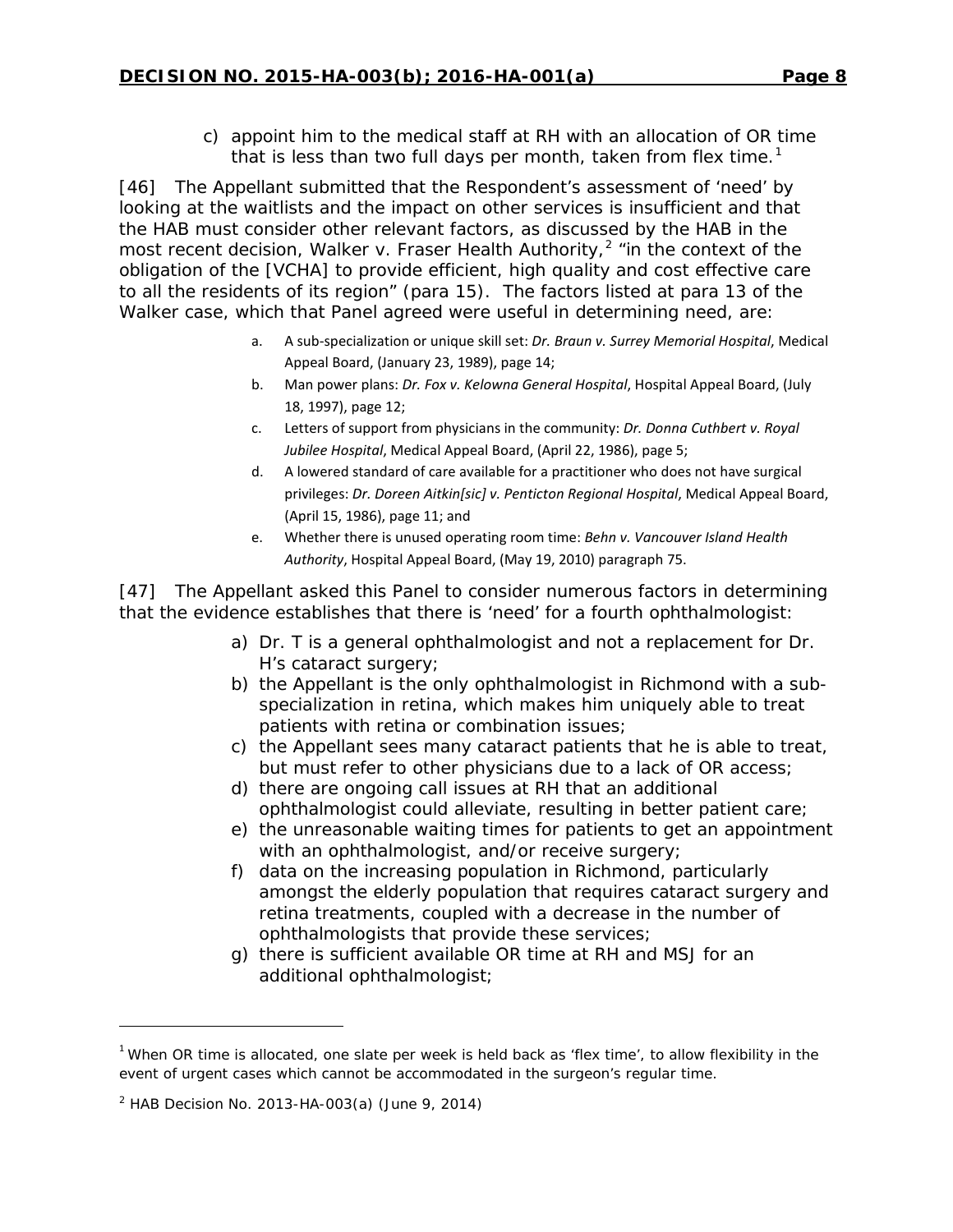- h) that two of the current ophthalmologists with privileges in Richmond are close to the ends of their careers, and that granting the Appellant privileges is investing in the future of ophthalmology in Richmond;
- i) the Appellant has considerable support in the community from other ophthalmologists, optometrists, and general practitioners, and that believe that the community would be well served by the Appellant having privileges at RH; and
- j) patients will receive a lower standard of care if the Appellant is not granted privileges, including as a result of disruptions to the continuity of their care.

# *The Respondent*

l

[48] The Respondent's submission was that the evidence does not demonstrate a need for the Appellant's services at the RH; and, that to appoint the Appellant to the Medical Staff would adversely impact other departments and divisions, such as orthopedic surgery, general surgery and plastic surgery, which have more pressing needs than the Division of Ophthalmology, by increasing the demand on the fixed pool of OR time, which would in turn result in longer wait times for those other services.

[49] The Respondent referred to evidence related to manpower planning, current make-up of the Division of Ophthalmology, wait times for surgery in the Division of Ophthalmology and other departments and divisions, wait lists for surgery, surgical resources including five recently hired surgeons, allocation of OR time, unused OR time at RH, the agreement with PHC for cataract surgery at MSJ hospital, allocation of OR time via the RAM<sup>[3](#page-8-0)</sup>, the impact of external factors on OR planning at RH, and the repatriation of orthopaedic surgeries from the UBC hospital to RH.

[50] With respect to the Appellant's retina sub-specialty, the Respondent submitted that although having a retina specialist in Richmond would be a bonus, it is not evidence of "need" because those services are available in VCHA's region. Further, although the Appellant originally submitted that it was necessary for him to have privileges at the hospital to secure his position in the Provincial Retinal Disease Treatment Program, there was evidence in the hearing that he has been grandfathered into the program without hospital privileges.

[51] The Respondent acknowledged the needs of the community are also the needs of the hospital, but underscored that demand does not necessarily equal need<sup>[4](#page-8-1)</sup>. The Respondent further submitted:

<span id="page-8-0"></span><sup>3</sup> **Resource Allocation Methodology** is a computer generated analysis of OR utilization and the allocation of OR days at RH, for the purpose of optimizing OR usage.

<span id="page-8-1"></span><sup>4</sup> The Respondent referred to the HAB's discussion in *Dr. Elizabeth Ricketts v. Bulkley Valley District Hospital*, (April 17, 1984) British Columbia Medical Appeal Board, at page 14.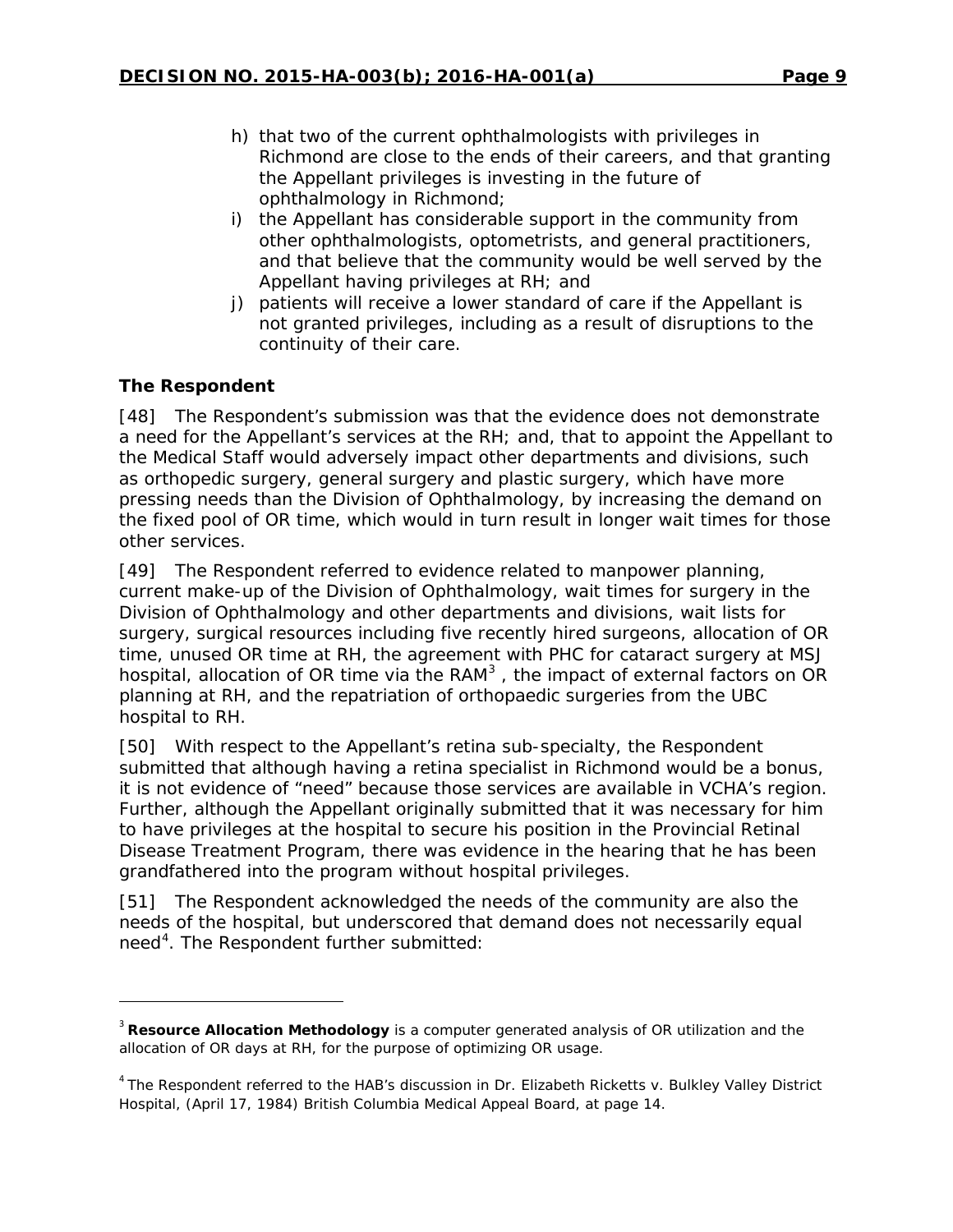The Appellant has failed to demonstrate a need for his services beyond the artificial need he and his father have created through:

- (a) the manipulation of waitlist data at Richmond Hospital and MSJ by Dr. DB and his office staff;
- (b) the Appellant's pattern of referring the majority of his patients to his father since the end of his locum for Dr. H;
- (c) the Appellant's failure to advise his patients of other options for surgery, including Dr. T, until very late in the fall of 2015;
- (d) the Appellant's continued maintenance of an office waitlist despite the fact that he does not have surgical privileges at any hospital in the province;
- (e) the failure of Dr. DB to participate equitably in the on-call schedule on an ongoing basis.

## **DISCUSSION AND ANALYSIS**

[52] The Appellant had acted as Dr. H's locum for almost two years when VCHA announced that he was not the successful candidate for the vacancy at RH. From what the Panel heard, it is fair to say that he was the heir apparent in the eyes of many medical professionals at RH and in the Richmond community. He is clearly well-qualified and, from various reports, had good working relationships at RH and with many medical professionals in the Richmond community. In May 2013, he assumed Dr. H's practice, taking over the patient lists as well as responsibility for the office staff and overhead. While acting as Dr. H's locum at the hospital, he developed a significant practice in general ophthalmology and in his subspecialization in retina. As of the hearing, he was the only ophthalmologist in Richmond with the retina specialization.

[53] The Appellant did not appeal the appointment of Dr. T. Nor did he challenge her qualifications as a general ophthalmologist with a sub-specialization in glaucoma. He indicated respect for her skills. However, he submitted that her lack of experience performing cataract surgery was problematic for the community of Richmond, and he questioned her capability to develop a high volume cataract surgery practice because of her glaucoma specialty and her interest in pursuing research.

[54] The appeal before the HAB is based on the Appellant's assertion that there is need in the Richmond community for a fourth ophthalmologist with privileges at RH because of the inability of the current three ophthalmologists to meet the demand for cataract surgeries within reasonable wait times, and because of the demand in the Richmond community for a retina specialist with hospital privileges.

[55] In considering the appeal, the Panel is guided by the Medical Staff Bylaw  $3.1.5:$ 

> An appointment to the medical staff is dependent on the human resource requirements of the facilities and programs operated by VCHA and on the needs of the population served by the VCHA. Each appointment is contingent upon the ability of VCHA's resources to accommodate the appointment.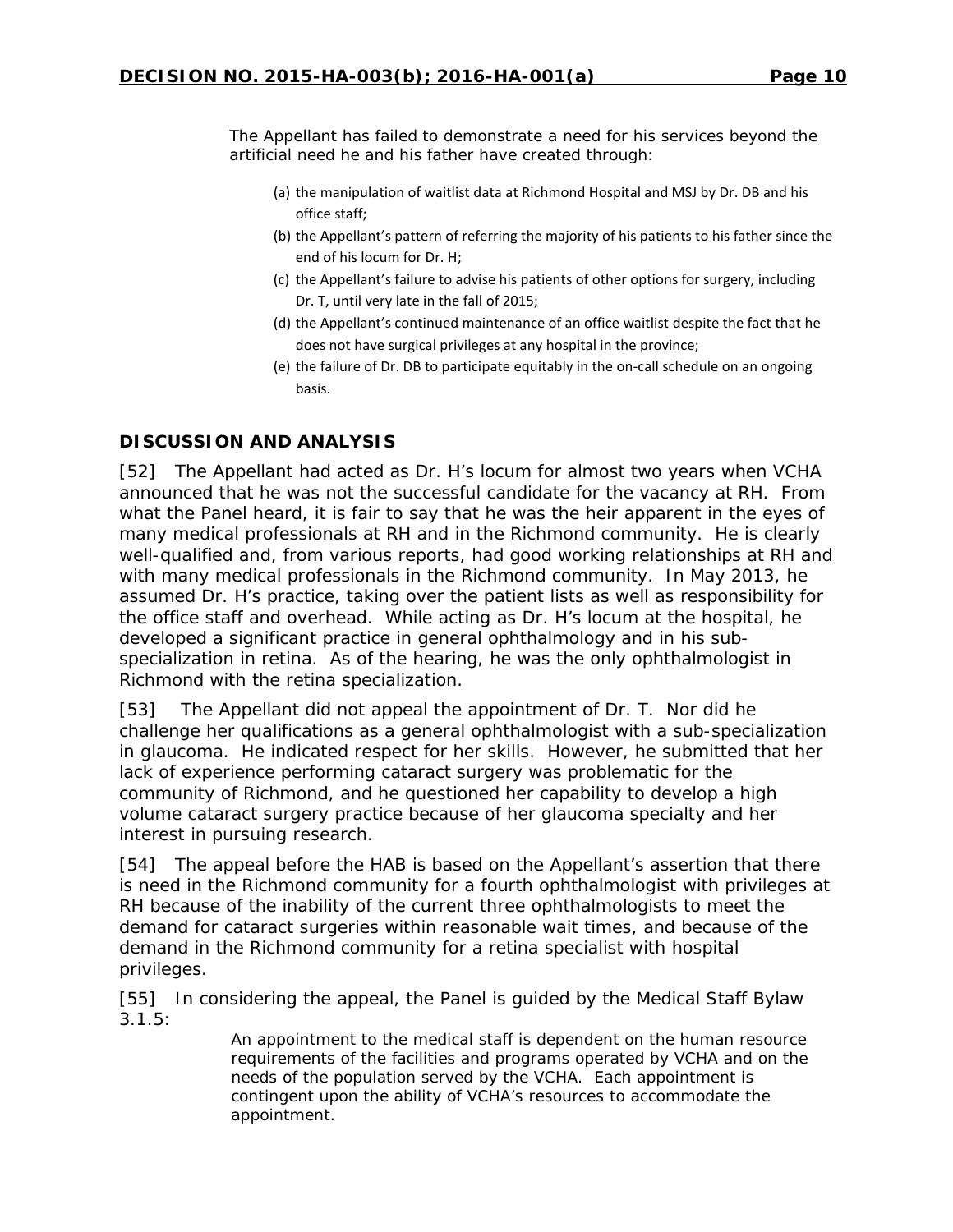[56] The Panel fully acknowledges and accepts the proposition that the needs of the community are the needs of the hospital. The Respondent reiterated their view that the demands of the community do not necessarily equal need and quoted from the *Ricketts*' decision (above). The Medical Appeal Board in that decision found that the needs of the hospital and the needs of the community are synonymous, but accepted the principle that demand does not necessarily equal need. So, for example, it would not necessarily be reasonable to expect a hospital to provide a physician who speaks the language of each ethnic group in the community. What is required is to determine whether there is a need and the precise nature of the need.

[57] In the proceeding before this Panel, two examples of 'demands' in the evidence which may or may not equate to 'needs' are whether patients are entitled to the doctor of their choosing, and whether patients are entitled to be treated in Richmond, for office visits and for surgery, rather than travelling to Vancouver or elsewhere.

[58] The factors raised by the parties for consideration by the Panel include:

- wait lists and wait times for surgery in the Division of Ophthalmology and other departments and divisions at RH;
- allocation of OR time:
- unused OR time;
- $\blacksquare$  the effect of the agreement with PHC for cataract surgery at MSJ;
- $\blacksquare$  recent appointments of five surgeons at RH;
- **nanpower planning including potential additional surgeons at RH;**
- the importance of sufficient personnel to handle the on-call requirements at RH;
- the impact of the repatriation of orthopedic joint replacement surgeries from the UBC hospital to RH estimated to be 240 surgeries per year;
- the impact of other external factors such as a regional nursing shortage;
- sub-specializations or unique skills; and
- planning for future needs of RH and of the community of Richmond.

[59] Concerning wait time for surgery, the Panel heard the evidence set out above in paragraphs 36 to 40 from Dr. DM, Dr. P and Ms. CW. The Panel was presented with more current surgical wait time data for the period Jan 1-Mar 31,  $2016^5$  $2016^5$ :

As at January 22, 2016:

1

MSJ D. B. 339 patients 90% served within 23.7 weeks

<span id="page-10-0"></span><sup>5</sup> "Vancouver Coastal Health Authority Wait Times for Cataract Surgery", January 22, 2016 and "Cataract Surgery Wait Times in British Columbia – Cases Waiting as of March 31, 2016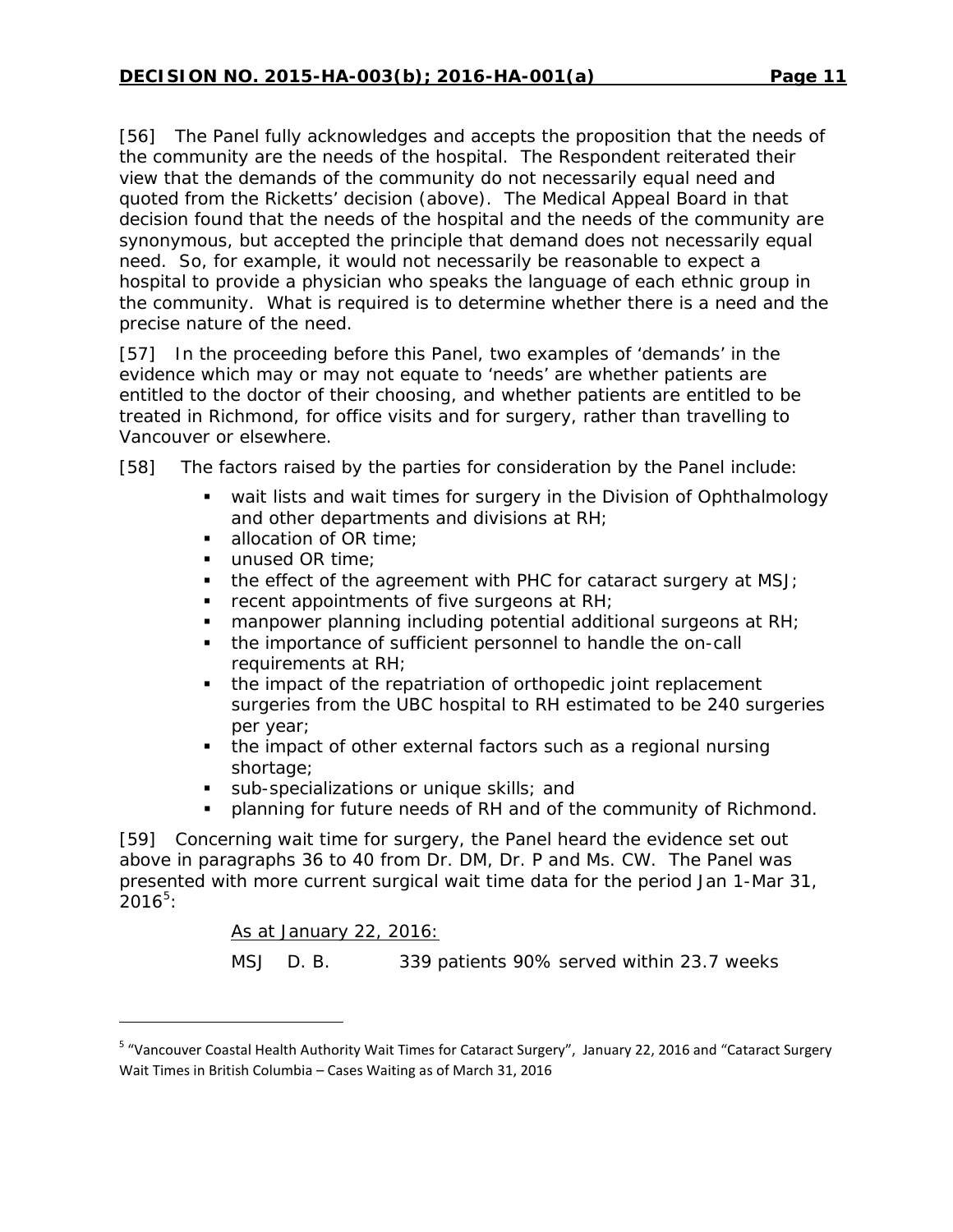|                       | R. T. | 22 pts  | 90% served within 15.5 weeks |  |
|-----------------------|-------|---------|------------------------------|--|
| <b>RH</b>             | D. B. | 17 pts  | 90% served within 6.7 weeks  |  |
|                       | R. T. | 76 pts  | 90% served within 19.1 weeks |  |
| As at March 31, 2016: |       |         |                              |  |
| MSJ                   | D. B. | 491 pts | 90% served within 23.0 weeks |  |
|                       | R. T. | 18 pts  | 90% served within 12.2 weeks |  |
| RH                    | D. B. | 20 pts  | 90% served within 4.1 weeks  |  |
|                       | R. T. | 72 pts  | 90% served within 16.5 weeks |  |

[60] The Respondent submitted that the wait time data is the only objective indicator VCHA has to rely on. The data also shows that VCHA had the second best, 90%, completion rate in the province and that RH had the best, 90%, completion rate in the VCHA region, with MSJ second. The data also shows that the wait times for many other equally or more needed surgical procedures are greater including cholecystectomy, hip and knee replacements, hernia repairs and rectal surgery. The Respondent noted that these are but a few examples of surgical services competing for needed operating room time.

[61] The Appellant submitted that the analysis of 'need' conducted in response to the August 2015 application was flawed because the wait time data relied on did not properly account for Dr. DB's wait times at MSJ; the fact that the December 2015 data (above, 'as at January 22, 2016') showed that Dr. DB had only 17 patients on his RH waitlist should have raised concerns as being far too low. Therefore the Appellant submitted that VCHA should have questioned that and should have taken Dr. DB's waitlist at MSJ into consideration.

[62] The evidence of Dr. DB was that he was working at a frenzied pace, extraordinary hours, basically, to cover the shortfall in cataract surgeons following the departures of Dr. H and the Appellant. Based on his data, he has a waitlist of over 500 patients who have to wait 6 or 7 months for surgery. The Appellant submitted that although that may meet the provincial 26 week target, it does not mean there is no need. He submitted that the provincial target of 26 weeks for cataract surgery is not a reasonable wait time; demand that is not met in a reasonable time is a need and, in this sense, demand does mean need.

[63] The panel acknowledges that the current workload Dr. DB has assumed is not sustainable in the medium or long term. However, clearly, the choice is Dr. DB's to make whether to limit that workload. He has willingly accepted the majority of the referrals from the Appellant rather than encouraging some of those patients to be referred to other ophthalmologists with shorter waiting lists, including Dr. T. Dr. DB testified that he would only refer patients to an ophthalmologist whom he trusted to provide a high level of care, and that did not include Dr. T. In fact, it seemed the only ophthalmologist he would refer to in the Richmond community was his son, the Appellant.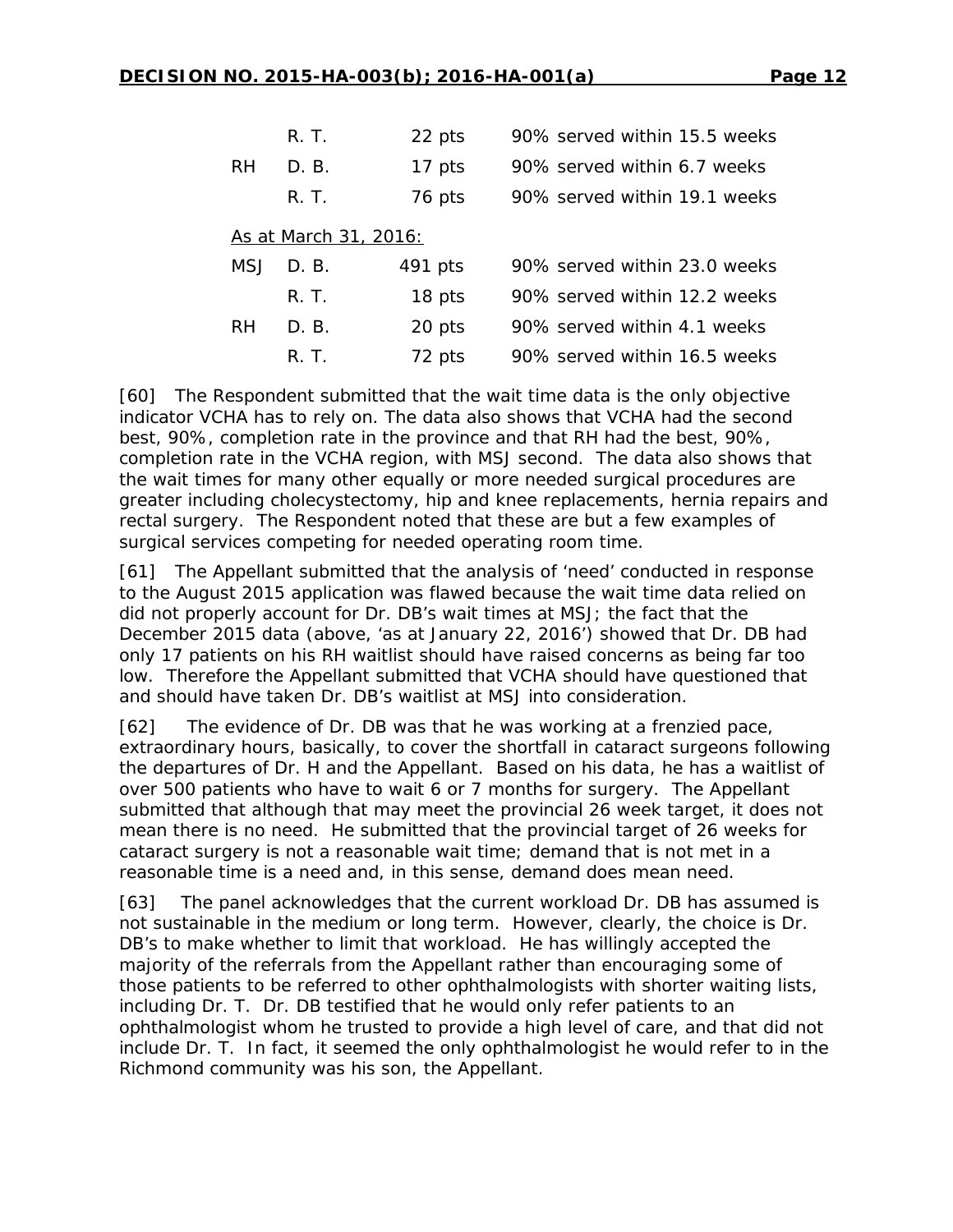[64] According to Dr. DB's testimony, his office books the majority of his cataract surgery patients at MSJ so that he can maximize his operating time at that facility. If operating time becomes available at Richmond Hospital he will move patients from the MSJ list to the Richmond Hospital list on short notice to maximize his operating time overall. That explains why his wait list showed only 17 patients at RH in December 2015/January 2016.

[65] The Respondent submitted that the waitlists and wait times at MSJ were not available to VCHA and RH and that, regardless, it would not have been appropriate to consider those in assessing the need at RH. They pointed to the fact that MSJ recently appointed two ophthalmologists, one being the Appellant's sister, Dr. AB, who have assumed Dr. H's PHC privileges and operating time at MSJ. They also noted that the Appellant did not apply for the MSJ vacancy.

[66] The Panel finds that the data relied on by VCHA is the best and most reliable evidence of wait times. We do not accept the Appellant's contention that Dr. DB's wait list at MSJ should be included in the calculation of wait times at RH. The data from MSJ would have been taken into account when PHC determined its needs in filling the vacancy left by Dr. H. However, even with Dr. DB's very high wait list at MSJ, the evidence was that his patients could receive surgery within, or very close to, the provincial target. The vast majority of patients of RH were also receiving cataract surgery within the provincial target of 26 weeks, and many were within the previous target of 16 weeks.

[67] The Panel heard that the provincial target was set in consultation with ophthalmologists and that there was general agreement with the target of 26 weeks. The Appellant submitted that the Panel is not bound by the targets. The Panel finds that benchmarks are necessary and, where it appears they were reached through consultation, there is good reason to give weight to them.

[68] The Appellant submitted affidavit evidence from patients to demonstrate the impact of the current wait times for cataract surgery. One patient had cataract surgery on one eye in October 2015 by the Appellant. When it was time for the surgery in the other eye, the Appellant no longer had hospital privileges. The patient's optometrist, Dr. G, suggested he go to Dr. DB. As of March 23, 2016, he was still waiting for surgery. "I have been waiting so long for surgery on my left eye that I need it done as soon as possible, despite my comfort with Dr. Butler."

[69] Another patient was referred to the Appellant by Dr. G in November 2015. When the patient attended the Appellant's office in December 2015, his assistant informed her that she would have to wait a long time for surgery because the Appellant no longer had privileges at RH. The assistant suggested that she could pay for private surgery or that she could see Dr. DB. As of March 23, 2016, because Dr. G had recommended the Appellant, the patient had not seen another surgeon. However, she stated that her eyesight was getting worse and she might be forced to go to another surgeon. She also stated that she would be negatively affected if she could not have surgery by the Appellant at RH, and that she should not have to travel to another municipality or hospital to get surgery from the surgeon she trusts with her vision.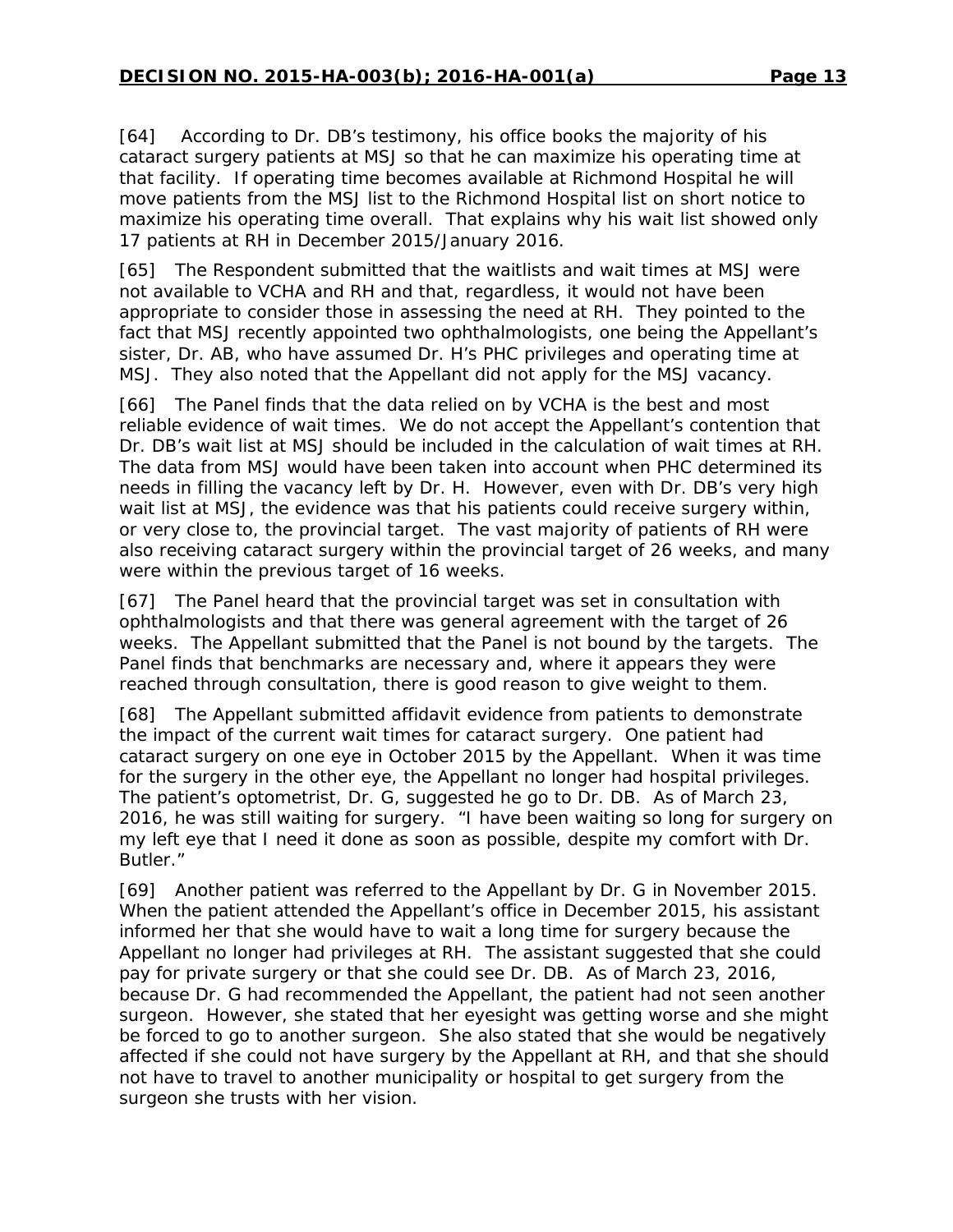[70] These were the only patient affidavits that specifically touched on the waiting time for cataract surgery. As both relate to the wait time during which Dr. T was available to take cataract patients at RH and both patients could have been referred to her, the Panel finds that neither affidavit touches on the issue of whether the target of 26 weeks is meeting need.

[71] A related issue is whether patients should be entitled to the surgeon of their choice. The Appellant submitted that his preferred community for his practice is Richmond where he has established close connections, and that he wants to provide a hybrid practice of general ophthalmology and cataract surgery along with his sub-specialty in medical retina. If he is not able to provide cataract surgery in Richmond, he will need to look elsewhere for his practice because of the importance to him of practicing all the skills he has trained for. That would mean that his retina patients would have to travel outside their community for the intraocular injections.

[72] The Appellant noted that his cataract patients have to be referred to other physicians for surgery, and that his patients will receive a lower standard of care if he is not granted privileges at RH, including the disruption of the continuity of their care. As above, he referenced the *Aitken* decision for the proposition that patients of a practitioner without surgical privileges receive a lowered standard of care. The Appellant submitted affidavit evidence from patients and other doctors to demonstrate that there would be an adverse impact if his retina patients could not be provided with treatments in Richmond.

[73] The Panel is not satisfied that the Appellant's patients will receive a lower standard of care if he is not granted hospital privileges. We note that the *Aitken* decision was concerned with the patients of an obstetrician with much different patient care concerns than those of an ophthalmologist. We also note that standard of care or continuity of care did not seem to be a concern when the Appellant took over Dr. H's patients, or in the evidence of other ophthalmologists who do not have surgical privileges referring their patients for surgery. Concerning the Appellant's retina patients having to travel, that will only be the case if the Appellant does not maintain an office in Richmond.

[74] The Panel acknowledges that the Appellant's training in retinal diseases is a potential service to the community. However, medical retinal services are provided in a physician's office, not in the hospital. In addition, we were assured that the Appellant's position within the Provincial Retinal Disease Treatment Program was secure for as long as the program is operational. Thus, hospital privileges are not required for the Appellant to continue to provide medical retinal services in Richmond.

[75] The Appellant developed a full general ophthalmology practice with retina sub-specialty while having locum privileges at RH. Clearly, he is a capable, skilled ophthalmologist and is well respected in the Richmond community. However, that is not sufficient to satisfy the Panel that there is a need for a fourth ophthalmologist with RH hospital privileges, or that the Appellant should automatically be granted those privileges. There are other ophthalmologists with offices in Richmond who provide cataract surgery services to the population of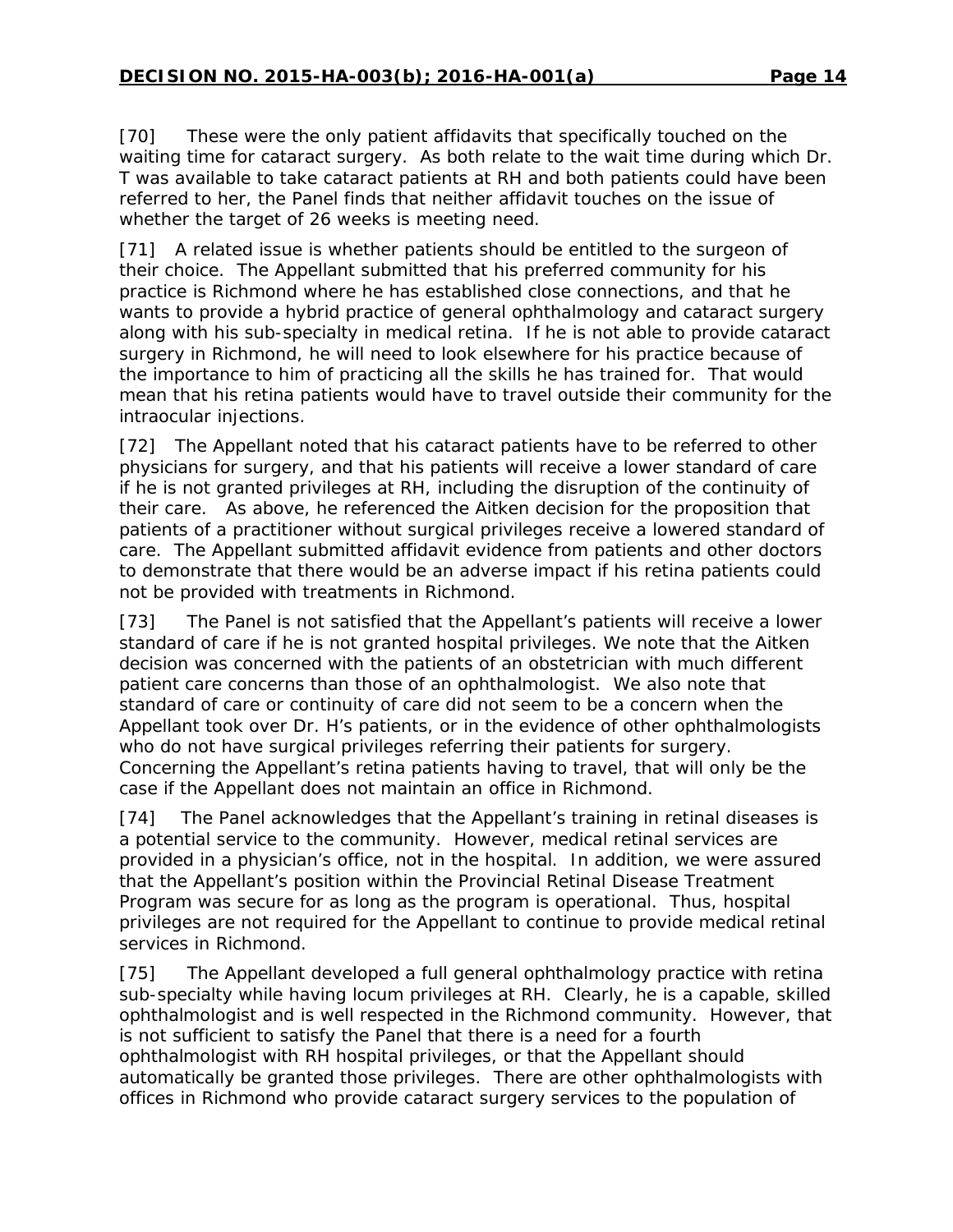Richmond at other surgical sites, further meeting the needs of the community, including Dr. JM, Dr. AB and Dr. L. We further note that Dr. JM previously indicated her interest in being appointed to RH through applications, and remains interested if a vacancy is declared through this process.

[76] The Panel does not find the argument against patients travelling to Vancouver for medical attention compelling. Of course, most cataract and retina patients are considered 'seniors' as these tend to be age-related conditions. While it may be inconvenient for some to travel to Vancouver, in reality it is a short distance and, given the nature of the surgery, patients are not themselves driving a vehicle. Since 2012, with the advent of the agreement with PHC/MSJ, approximately fifty percent of RH cataract patients travel to MSJ for their surgeries.

[77] The Appellant's submissions on the need for a fourth ophthalmologist were based on the premise that, with the appointment of Dr. T instead of the Appellant, the needs of the Division of Ophthalmology were not met, primarily, because Dr. T does not have a high volume cataract surgery practice. Given that her practice is "focused on glaucoma" and her interest in pursuing research, the Appellant submitted that she will not have the capacity to provide the level of cataract surgery that Dr. H provided.

[78] The Appellant submitted that Dr. H performed 1000 cataract surgeries per year, between RH and MSJ. The maximum that Dr. T could perform at RH would be approximately 288, based on using her full allotment of 2 OR days per month, performing 12 cataract surgeries per day. Thus, the Appellant submitted, as Dr. T did not have a high volume of cataract surgery patients and would take considerable time to build a high volume practice, if ever, the appointment of Dr. T does not meet the needs of the Division of Ophthalmology. Rather, that need could be met by appointing a fourth ophthalmologist.

[79] The Panel accepts that Dr. H was a high volume cataract surgeon. He had surgical privileges at RH with operating time at MSJ through those privileges. He had additional operating time at MSJ through PHC, because of his prior privileges at St. Vincent's Hospital. The Panel finds that the bulk of his OR time was at MSJ, under his PHC contract. Since his retirement, those privileges and operating time at MSJ have been assumed by Dr. AB and the other ophthalmologist selected through the PHC search and selection process. Thus, the Panel finds it is unreasonable to expect the new appointee replacing Dr. H at Richmond Hospital to perform the same number of procedures annually as Dr. H, irrespective of who that appointee is. The Panel notes that prior to Dr. T's appointment, the staff ophthalmologists at RH had not suggested that a fourth was required.

[80] Dr. T was appointed to RH with surgical privileges as an ophthalmologist and commenced her practice in January 2016. She is a fully qualified ophthalmologist, certified by the Royal College of Physicians and Surgeons of Canada. The Appellant did not pursue his appeal from the decision appointing Dr. T to RH and he did not cast aspersions on Dr. T's skills.

[81] Dr. T has a sub-specialty in glaucoma. The Appellant has a sub-specialty in retina. There is ample evidence that the Appellant devoted time to treating his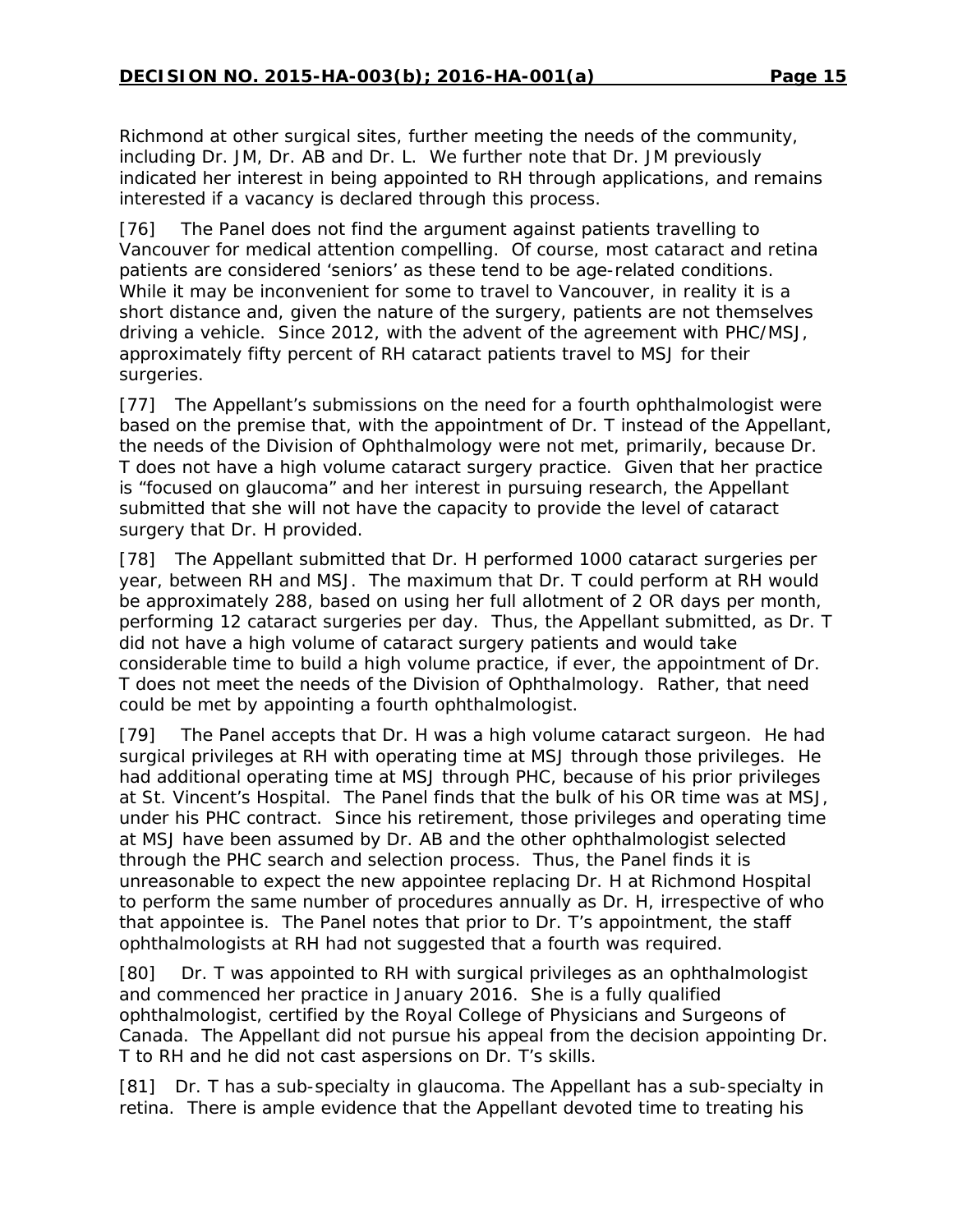retina patients in Richmond, Burnaby and Kamloops at the same time that he developed a relatively high volume cataract surgery practice at RH. We do not find it reasonable to suggest that Dr. T's "focus on glaucoma" will adversely affect her capacity to provide services to RH any more than the Appellant's "focus on retina" may have adversely affected his RH practice.

[82] Considerable evidence was led about the allocation of OR time and the amount of unused OR time, relative to the issues of whether there is sufficient OR time to support an additional surgeon, and whether there would be adverse impacts on other RH resources from an additional appointment to the Division of Ophthalmology. The Panel considers the recent hires at RH to be an important consideration in use of the OR time and possible adverse impacts if another surgeon was brought on. The evidence shows that, in 2015, RH appointed 5 new surgeons to its staff: general surgeon, plastic surgeon, urologist, orthopedic surgeon and gynecologist.

[83] As of the hearing, there were plans to develop a breast health centre at RH to improve access to reconstructive surgery for breast cancer patients. There was also a search and selection process underway to add a general surgeon to specialize in bariatric surgery. There had been some delay in this appointment because of a lack of anesthesia services, which had been resolved. There was also an impact analysis being undertaken, potentially, to add an orthopedic surgeon. The Panel heard that these areas have the greatest OR needs, greater than the Division of Ophthalmology.

[84] The Panel accepts that further compounding the demand for operating room time is the planned repatriation of Richmond Hospital joint replacement surgery currently being performed at UBC Hospital, estimated to be approximately 240 cases per year.

[85] If a fourth ophthalmologist were to be appointed, all of that individual's operating time would need to be at the Richmond Hospital as there is no additional time available at MSJ in accordance with the 2012 MSJ/RH Agreement. Thus, the Panel finds there would be double the impact on the demand for basic operating resources at Richmond Hospital compared with the other three ophthalmologists in the Division.

[86] Concerning the impact on the RH resources, the Appellant submitted that there is considerable unused OR time at RH and that a significant amount of time is returned. Between April 2, 2014 and January 31, 2015, 535 hours of OR time went unused, the equivalent of 74 regular slates. The evidence shows that the Division of Ophthalmology is well-suited to pick up the unused OR time. Contrary to the Respondent's submission that this time will be used once the newly hired surgeons are up to speed, the Appellant submitted there will continue to be unused OR time, in part, because RH has a utilization goal of just 95%.

[87] The Appellant relied on the HAB decisions in *Behn* and *Walker* (above) as examples of the HAB putting weight on unused OR time in granting the respective Ophthalmologist Appellants' applications for hospital privileges. The Panel has carefully considered those cases. Of particular importance in both cases, the hospitals had dedicated ophthalmological ORs and the HAB found that factor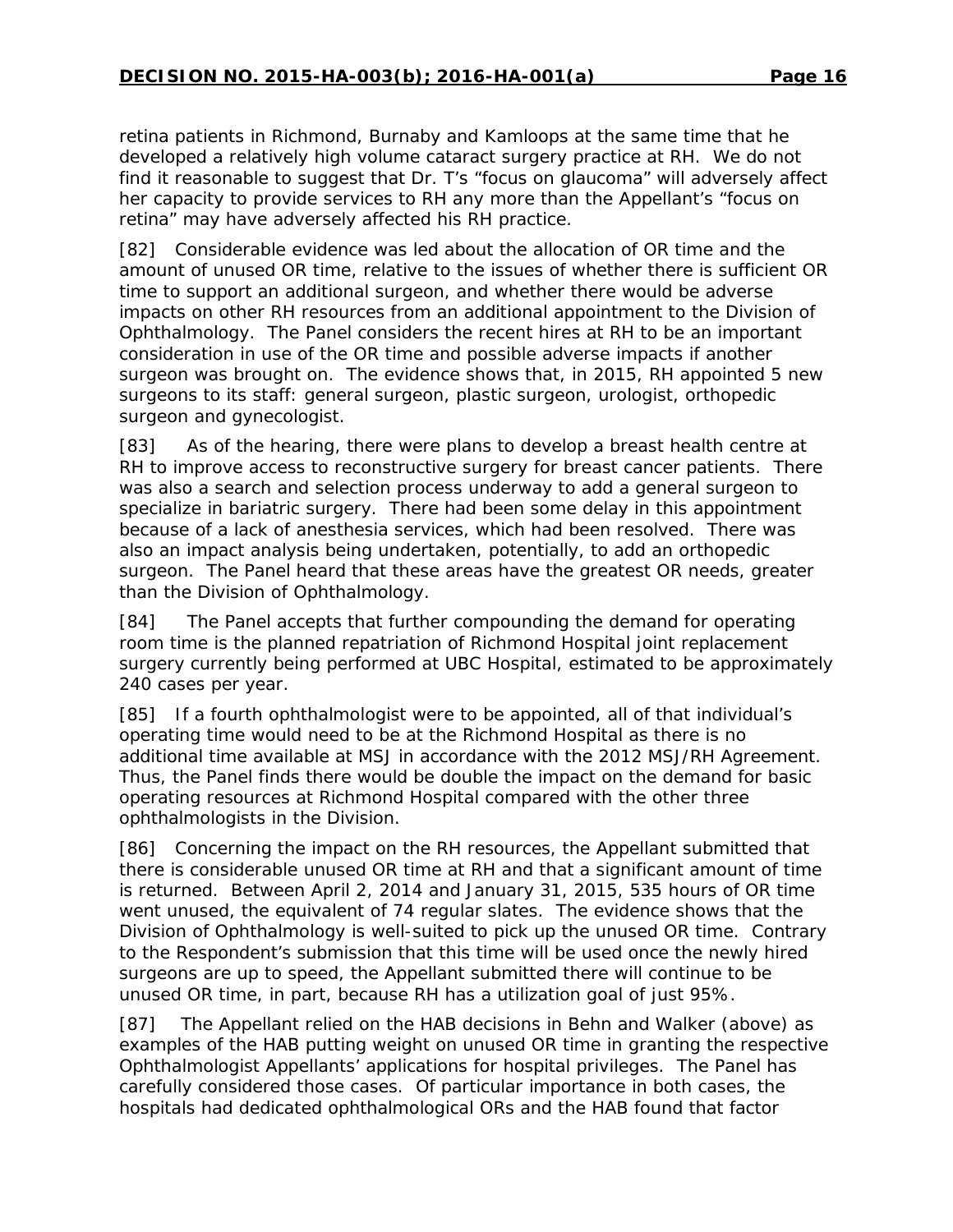reduced adverse impact on other surgical services. Additionally, in both cases, the HAB was concerned with the evidence of protectionism among the current ophthalmologists who had personal interest in blocking the Appellants' appointments. Neither of those were factors in this case.

[88] In this case, the Panel finds it is more likely than not that there were complicating factors over the past two years which increased the amount of unused OR time. One of those factors, lack of anesthesiology, has resolved. The Panel finds it is probable that there will be considerable uptake in OR time with the new surgeon hires coming up to speed.

[89] In reference to the ongoing 'call' issue, the Appellant suggested that it might be considered 'crisis'. He noted that surgeons who do not have privileges at RH are sometimes called upon to provide call services. He adamantly denied that he withdrew from call in May 2015, after being told he was not the successful candidate, and maintained that his other professional obligations prevented him from being present for certain months. On his return, he offered to take call but his offer was not acted on.

[90] The Panel has considered the evidence about the on-call services and whether there is a crisis and is satisfied that once Dr. T began her RH practice, the call was being adequately handled. The Panel finds that any ongoing issue around call is basically as a result of an historic disagreement Dr. DB has about the structure of the call, and that the issue does not constitute reason to consider the addition of a fourth ophthalmologist.

[91] The Appellant referred to demographic data and the decrease in ophthalmologists with privileges at RH since 1986. He referred to the future needs of Richmond with an aging population, an Asian population who are more prone to myopia and macular degeneration, and the upcoming retirements in the Division of Ophthalmology at RH because two of the three ophthalmologists are in their 60s.

[92] The Panel agrees with the submissions of VCHA that it is inappropriate to crystal-ball gaze at this point about potential future needs, particularly in light of the evidence before us which demonstrates that current needs are being met.

[93] The Panel acknowledges that consideration of successorship may be appropriate in some situations, but finds this is not one of those. Dr. DB had not given notice of any intention of retirement prior to his testimony in this hearing. Dr. RT, who is a few years younger than Dr. DB, has not indicated plans for retirement. Given their age difference, it does not seem likely they would retire at the same time, leaving the Division of Ophthalmology without adequate coverage. The Panel is of the view that if either of them decides to retire, the usual method of posting a vacancy and proceeding through search and selection would be appropriate.

[94] Concerning the need for a retina specialist in Richmond, as the Panel has said above, it is possible for the Appellant to maintain a practice in Richmond without privileges at RH, as a number of other ophthalmologists already do.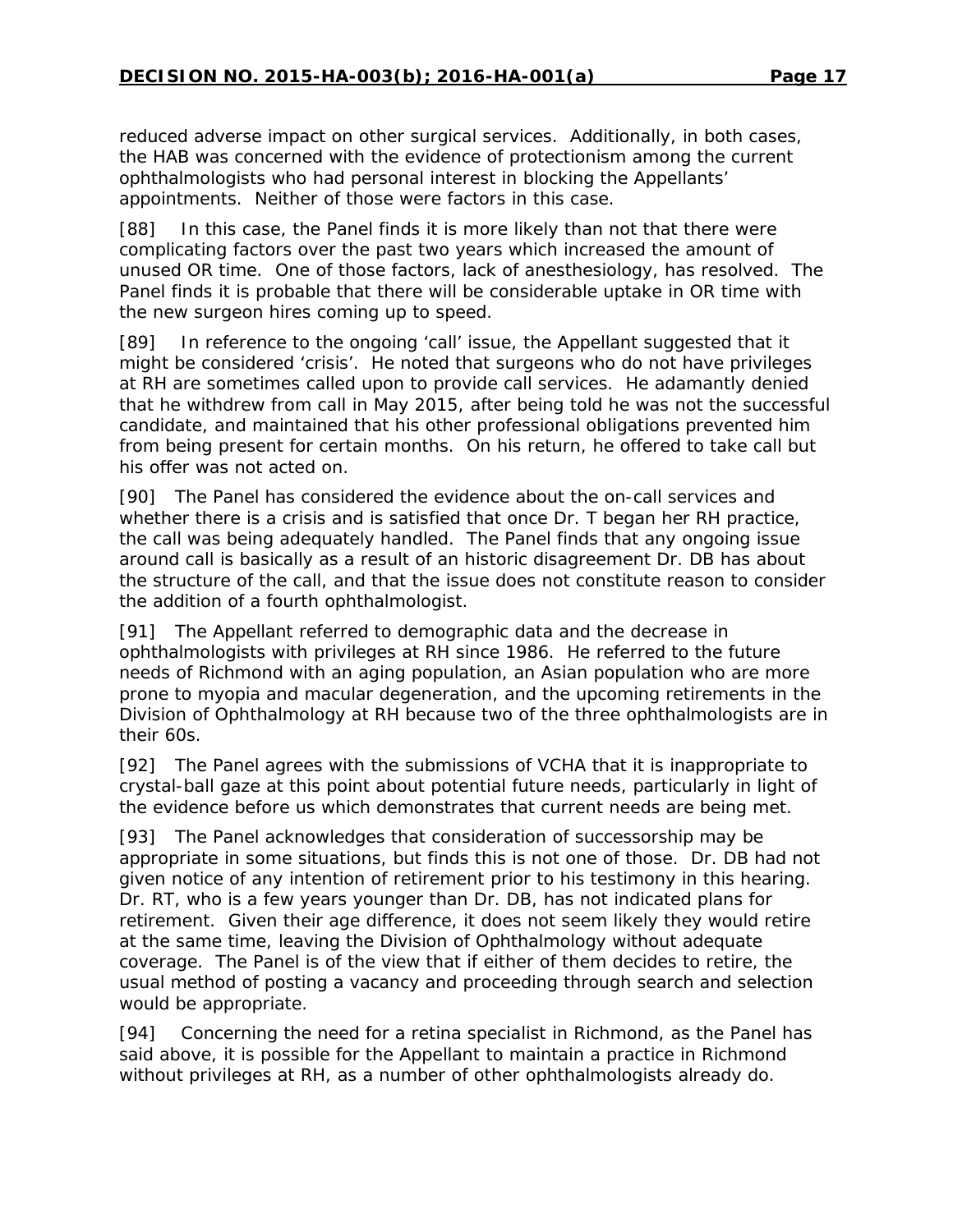[95] The Panel finds that the evidence does not demonstrate need for a fourth ophthalmologist at the Richmond Hospital at this time. Further, the Panel finds that the appointment of a fourth ophthalmologist would negatively impact the provision of other needed surgical services given the current resources at the hospital. The RH administration is in the process of potentially increasing the number of surgeons for areas that have been identified as crucial. If these go ahead, the additions will have an impact on the OR time. If they do not go ahead, it will likely be the result of impact analyses indicating, in part, that the OR load cannot handle all of the proposed additions. The Appellant maintains that RH's current goal of 95% utilization is too low; it may well need to be revised in light of new demands on the resources, both from the recent hires and the proposed hires.

[96] The Appellant suggested that the Panel consider appointing him to the medical staff at RH on terms that would impact the OR time only of the surgeons within the Division of Ophthalmology and he referred to the arrangement made recently in Obstetrics and Gynecology. As the Respondent pointed out, that arrangement came about through agreement of the surgeons in the Department, and there was no similar agreement presented to the Panel. The Panel declines the Appellant's request.

[97] The Panel finds there is no merit to the suggestion that we structure an order for the Appellant to be appointed to RH if his father gives up his active medical privileges at RH. To appoint the Appellant if his father retired would have the overt appearance of nepotism which should have no place in the awarding of a permit to practice.

[98] The last alternative the Appellant asked the Panel to consider is appointing him on condition that he is allocated less than two full days per month of OR time, taken from flex time. This proposal was supported on the basis of the evidence of Dr. R who is a pediatric ophthalmologist with privileges at B.C. Children's Hospital. She has an appointment to the medical staff of RH to allow her to treat the very infrequent adult patient requiring surgery to correct diplopia. In the past, she was granted OR time of one half day of flex time at RH. Because she seldom used her OR time, this was recently changed. Now, Dr. R must contact RH to request OR time at which point she will be granted up to one half day of flex time. The Appellant submitted that the continued allocation of OR time to Dr. R is evidence that RH has the ability to accommodate another Ophthalmologist. The Panel finds that Dr. R uses her operating privileges so infrequently as to be irrelevant to the Panel's consideration of the OR usage. If the Appellant was granted privileges structured on this same arrangement, he would be using the flex time all the time, thus negating the purpose of "flex" time. The Panel finds no merit in this suggestion.

[99] In the event that the Panel found need for a fourth ophthalmologist, or found that the Appellant's services were needed in the Richmond community, the Appellant requested that the Panel appoint him directly to the medical staff at RH, without a further search and selection process. Although we have not found in the Appellant's favour, we think it advisable to address this request. In making this request, the Appellant stressed that he felt he would not receive fair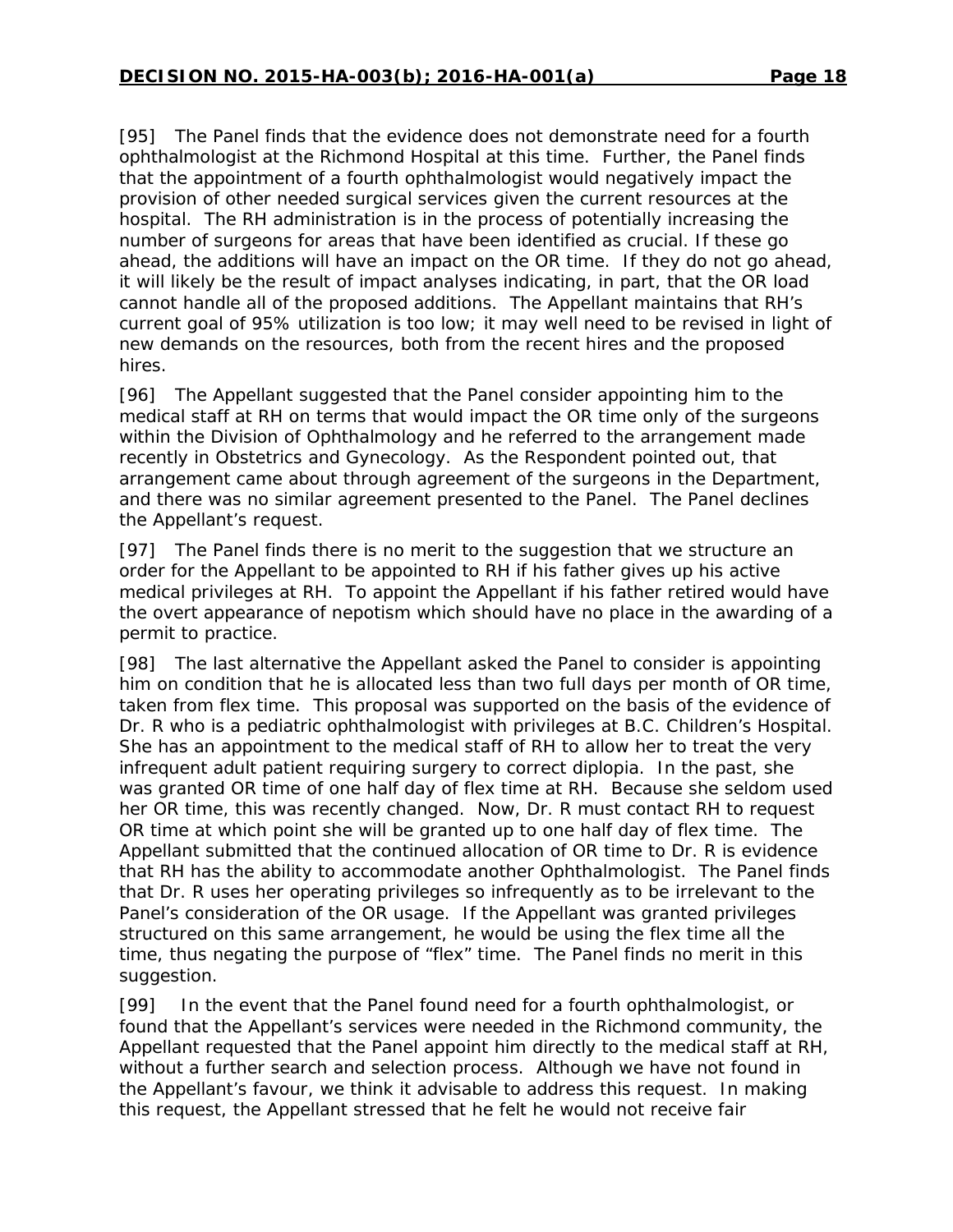consideration if he went through the usual search and selection process because he would be viewed in a poor light as a result of having taken legal action against the decisions of the Board of Directors. In particular, the Appellant pointed to the comment, made in October 2015 by Dr. P, the RH Head of the Department of Surgery, to the Appellant's sister in an "unguarded" telephone conversation, that if the Appellant pursued the legal route he would "burn his bridges" and that it would not end well.

[100] The evidence before us was that the Appellant had a good working relationship with many professionals at RH, including the Head of the Department of Surgery, and that he was well respected at RH and in the Richmond community. Other than the one conversation alluded to above, there was no evidence before us to suggest that the Appellant would not be considered in a professional, unbiased manner in a subsequent search and selection process. Dr. P testified at the hearing. We were struck by how supportive he was of the Appellant whom he obviously regarded highly. He stressed that what he recalled from the conversation with the Appellant's sister was conveying his opinion that the Appellant was not acting in his own best interests in attempting to create a position that did not exist, by submitting his August 2015 unsolicited application, and reiterating that there was no position available.

[101] In the evidence before the Panel regarding the search and selection process which resulted in Dr. T's appointment, there was no evidence that the Appellant was not considered fairly. He was one of two candidates selected for interviews. Two ophthalmologists recused themselves because of potential conflict of interest, one arguably from being too close to the Appellant's father and being subject to pressure to act on the Appellant's behalf, and the other because of possible professional 'competition' in retinal surgery. When the Appellant submitted his August 2015 application, both of those doctors were consulted by Dr. P, Head of the Department of Surgery, as is set out above in the Background. Dr. P testified that he did not consult them about the Appellant's application. The Panel is satisfied from the evidence that he consulted them about the need for a fourth ophthalmologist and the impact of such an appointment on the other surgical services at Richmond Hospital. The point of those consultations, and with Ms. CW, was to determine whether to declare a vacancy.

[102] In the event that a future vacancy should arise in the Division of Ophthalmology, it is the Panel's view that a further search and selection process should be conducted. Considerable time has passed since the last process such that further qualified applicants will have completed training and would be seeking such a position in addition to the many qualified surgeons who expressed interest the last time. In fairness to all there must be an open, fair and transparent process.

## **DECISION**

[103] As of January 2016, the vacancy created by Dr. H's retirement was effectively filled when Dr. T commenced her practice and assumed her responsibilities at RH. The HAB was not asked to rule on the VCHA Board of Directors' appointment of Dr. T. We were asked to find that there is ongoing need